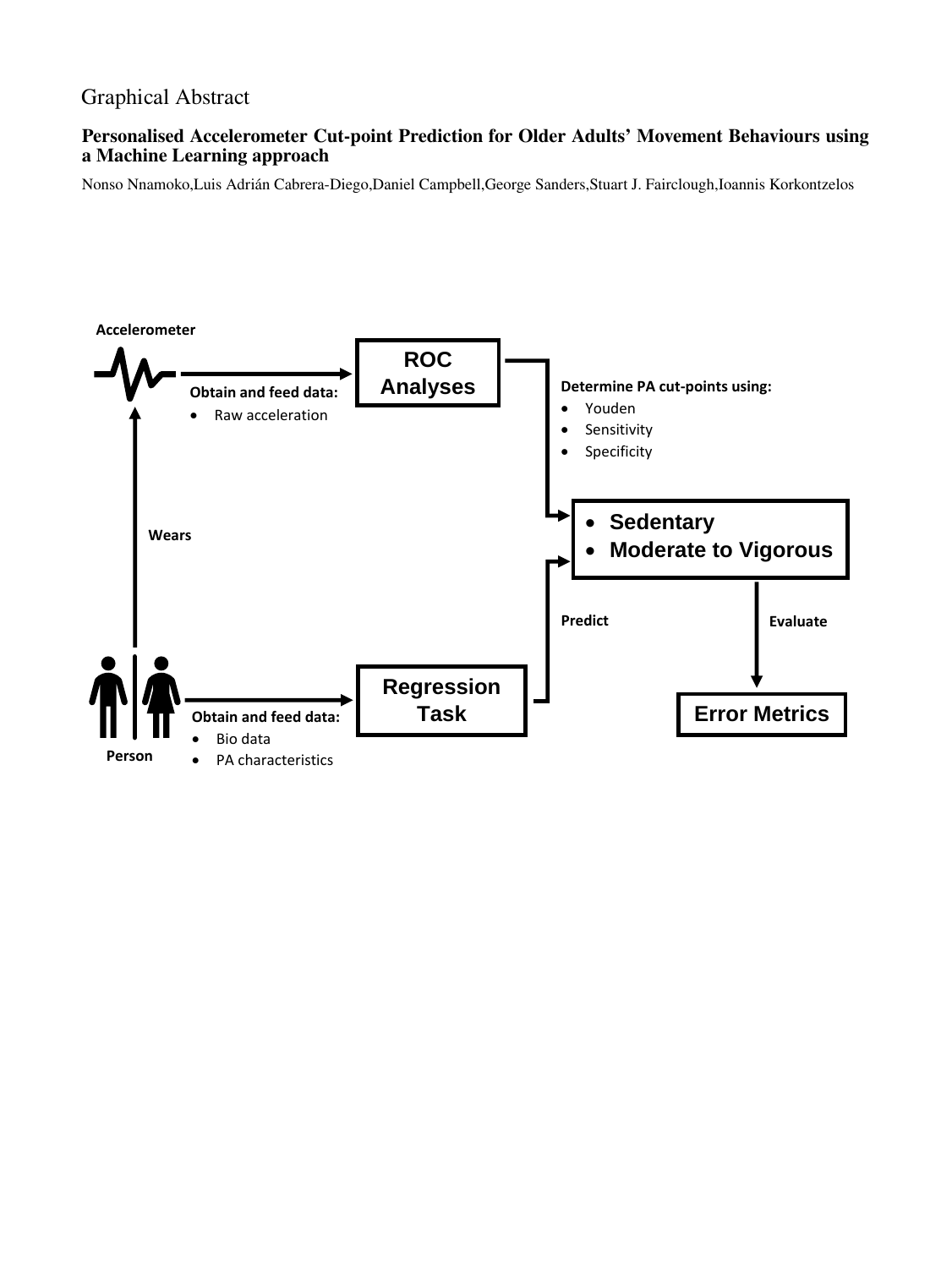# Highlights

# **Personalised Accelerometer Cut-point Prediction for Older Adults' Movement Behaviours using a Machine Learning approach**

Nonso Nnamoko,Luis Adrián Cabrera-Diego,Daniel Campbell,George Sanders,Stuart J. Fairclough,Ioannis Korkontzelos

- A model is developed to predict physical activity cut-points on accelerometer based on individual characteristics
- Post data collection analytical process helps towards a standardised method for characterising physical activity
- Multiple features calculated from raw accelerometer data was used to enrich the feature set for training machine learning
- Personalisation was achieved by combining raw accelerometer data with person-specific data e.g., blood pressure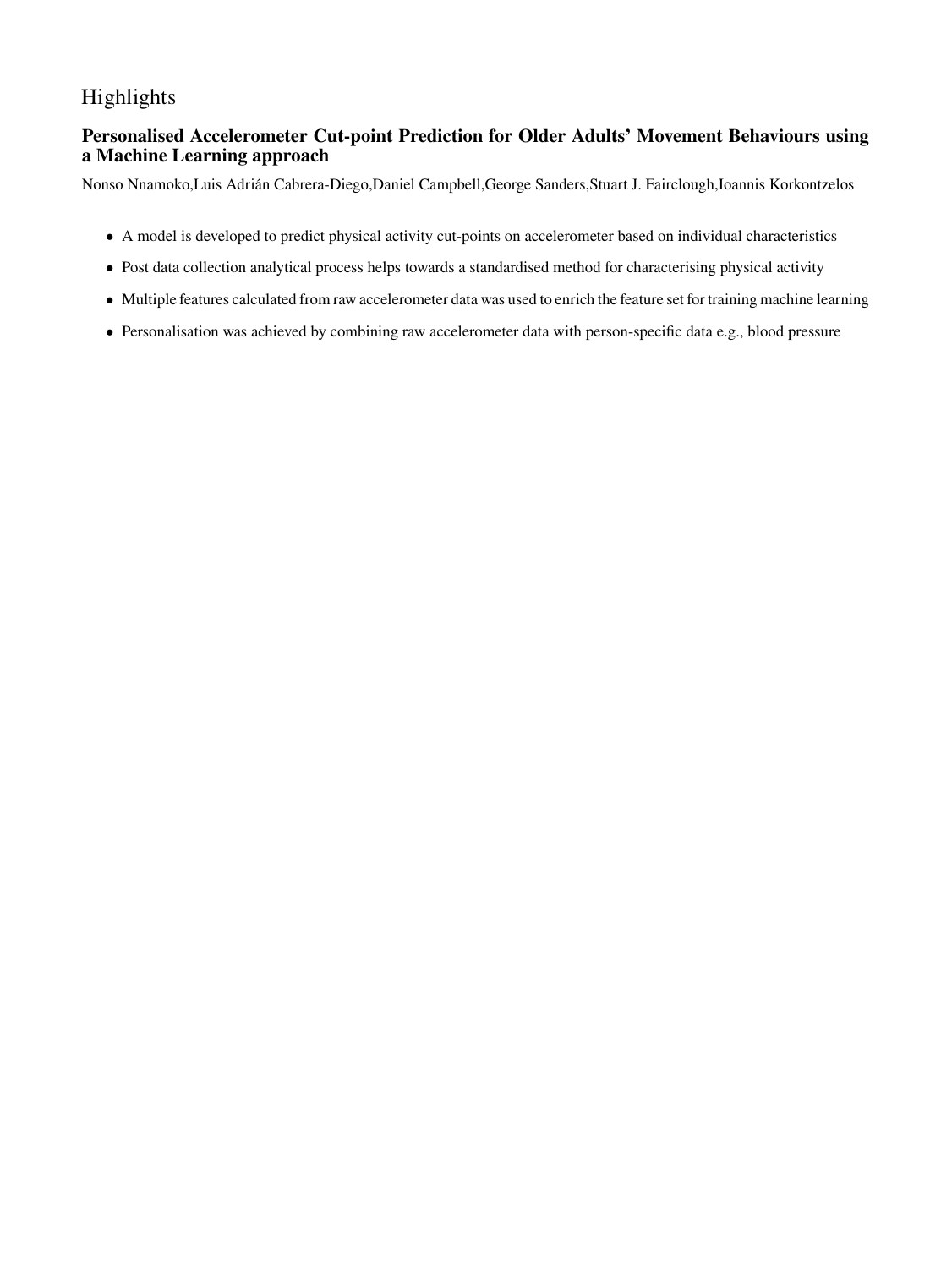# Personalised Accelerometer Cut-point Prediction for Older Adults' Movement Behaviours using a Machine Learning approach<sup>\*,\*\*</sup>

Nonso Nnamoko<sup>a,∗</sup>, Luis Adrián Cabrera-Diego<sup>a, c</sup>, Daniel Campbell<sup>a, e</sup>, George Sanders<sup>d</sup>, Stuart J. Fairclough*<sup>b</sup>* and Ioannis Korkontzelos*<sup>a</sup>*,∗∗

*<sup>a</sup>Department of Computer Science, Edge Hill University, Ormskirk, L39 4QP, United Kingdom*

*<sup>b</sup>Department of Sports and Physical Activity, Edge Hill University, Ormskirk, L39 4QP, United Kingdom*

*<sup>c</sup>Faculté des Sciences et Technologies, La Rochelle Université, La Rochelle, 17042, France*

*<sup>d</sup>Carnegie School Of Sport, Leeds Beckett University, Leeds, LS1 3HE, United Kingdom*

*<sup>e</sup>School of Physical Sciences and Computing, University of Central Lancashire, Preston, PR1 2HE, United Kingdom*

#### **ARTICLE INFO**

*Keywords*: Physical activity Energy expenditure Machine Learning Accelerometry

#### Abstract

**Background and Objectives:** Body-worn accelerometers are the most popular method for objectively assessing physical activity in older adults. Many studies have developed *generic* accelerometer cut-points for defining activity intensity in metabolic equivalents for older adults. However, methodological diversity in current studies has led to a great deal of variation in the resulting cut-points, even when using data from the same accelerometer. In addition, the *generic* cut-point approach assumes that 'one size fits all' which is rarely the case in real life. This study proposes a machine learning method for personalising activity intensity cut-points for older adults.

**Methods:** Firstly, raw accelerometry data was collected from 33 older adults who performed set activities whilst wearing two accelerometer devices: GENEActive (wrist worn) and ActiGraph (hip worn). ROC analysis was applied to generate *personalised* cut-point for each data sample based on a device. Four cut-points have been considered: Sensitivity optimised Sedentary Behaviour; Specificity optimised Moderate to Vigorous Physical Activity; Youden optimised Sedentary Behaviour; and Youden optimised Moderate to Vigorous Physical Activity. Then, an *additive* regression algorithm trained on biodata features, that concern the individual characteristics of participants, was used to predict the cut-points. As the model output is a numeric cut-point value (and not discrete), evaluation was based on two error metrics, Mean Absolute Error and Root Mean Square Error. Standard Error of estimation was also calculated to measure the accuracy of prediction (goodness of fit) and this was used for performance comparison between our approach and the state-of-the-art. Hold-out and 10-Fold cross validation methods were used for performance validation and comparison.

**Results:** The results show that our *personalised* approach performed consistently better than the state-of-the-art with 10-Fold cross validation on all four cut-points considered for both devices. For the ActiGraph device, the Standard Error of estimation from our approach was lower by 0.33 (Youden optimised Sedentary Behaviour), 9.50 (Sensitivity optimised Sedentary Behaviour), 0.64 (Youden optimised Moderate to Vigorous Physical Activity) and 22.11 (Specificity optimised Moderate to Vigorous Physical Activity). Likewise, the Standard Error of estimation from our approach was lower for the GENEActiv device by 2.29 (Youden optimised Sedentary Behaviour), 41.65 (Sensitivity optimised Sedentary Behaviour), 4.31 (Youden optimised Moderate to Vigorous Physical Activity) and 347.15 (Specificity optimised Moderate to Vigorous Physical Activity).

**Conclusions:** *personalised* cut-point can be predicted without prior knowledge of accelerometry data. The results are very promising especially when we consider that our method predicts cut-points without prior knowledge of accelerometry data, unlike the state-of-the-art. More data is required to expand the scope of the experiments presented in this paper.

*⋆* This document is the results of an extended research using data from Sanders et al.

<sup>*\**</sup>The tools and methods used in this research are adapted from the TY-PHON Project, funded by the EU Horizon 2020 Programme under grant No. 780251.

<sup>∗</sup>Corresponding author

∗∗Principal corresponding author

 $\mathbb{R}$  nnamokon@edgehill.ac.uk (N. Nnamoko);

luis.cabrera\_diego@univ-lr.fr (L.A. Cabrera-Diego);

campbeld@edgehill.ac.uk (D. Campbell); G.Sanders@leedsbeckett.ac.uk (G. Sanders); Stuart.Fairclough@edgehill.ac.uk (S.J. Fairclough); Yannis.Korkontzelos@edgehill.ac.uk (I. Korkontzelos)

ORCID(s): 0000-0002-5064-2621 (N. Nnamoko); 0000-0002-9881-9799 (L.A. Cabrera-Diego); 0000-0003-4244-9458 (D. Campbell); 0000-0001-8358-1979 (S.J. Fairclough); 0000-0001-8052-2471 (I. Korkontzelos)

#### **1. Introduction**

Objectively representing daily physical activity (PA) is crucial, particularly in studies that involve older adults, where increasing PA and/or reducing sedentary behaviour (SB) is often the intended outcome [\[5\]](#page-15-0).

#### **1.1. new section**

#### blah blah [\[1\]](#page-15-1)

Among the numerous devices available for measuring PA, body-worn accelerometers are the least obtrusive, thus are increasingly utilised for this purpose [\[41,](#page-16-0) [63,](#page-17-0) [65,](#page-17-1) [46\]](#page-16-1). However, there are arguments against the validity of the results in calibration studies involving older adults. This is in part because the underlying standards used to determine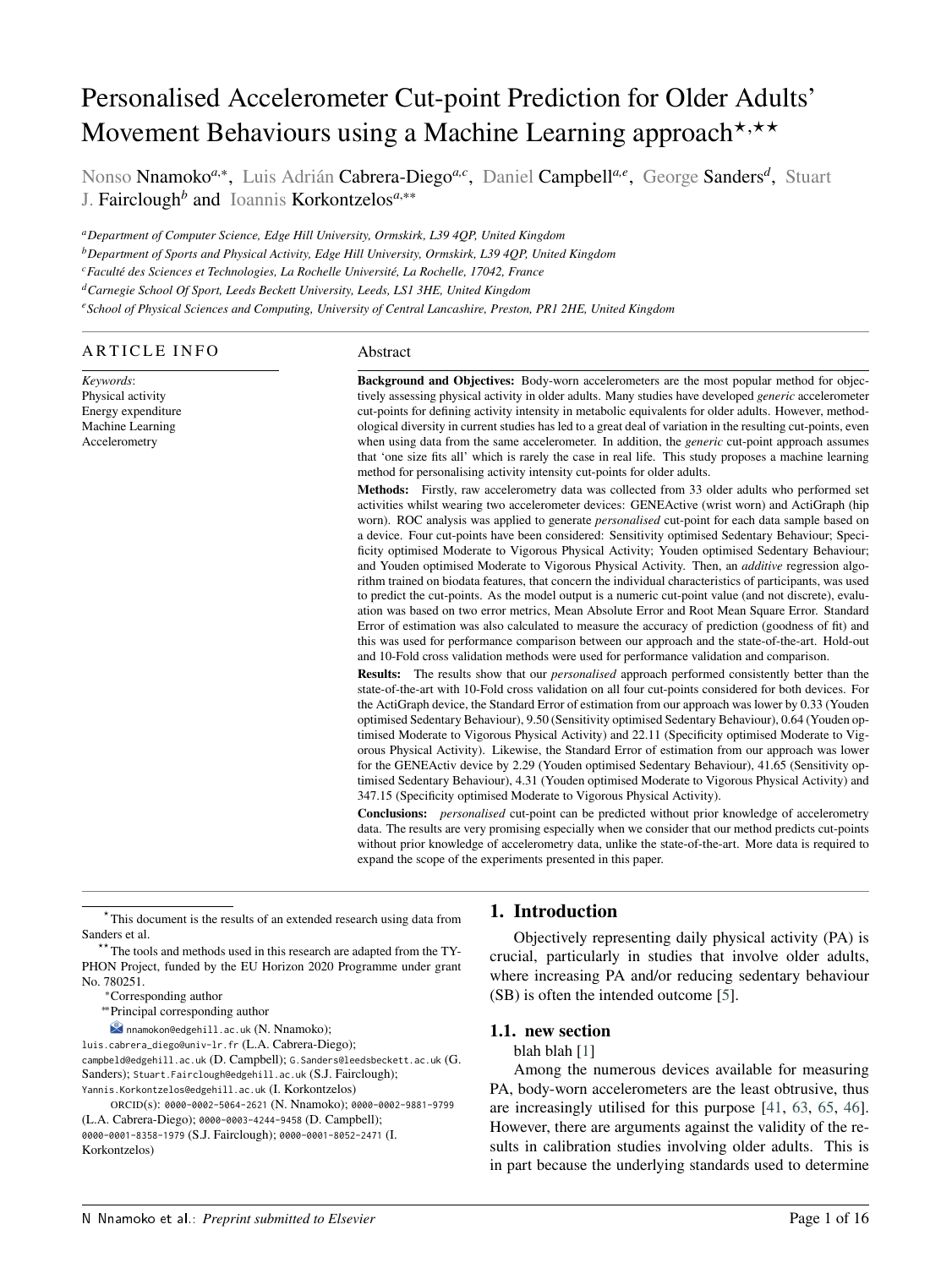metabolic costs are not applicable to older adults [\[4\]](#page-15-2). Furthermore, the methods used to translate accelerometer outputs into activity intensity thresholds are too diverse [\[43,](#page-16-2) [59\]](#page-17-2).

Generally, PA recommendations for health benefits are intensity specific; typically categorised into light, moderate and vigorous intensity based on metabolic equivalents (MET) [\[28\]](#page-16-3). One MET equates to the standard resting metabolic rate (RMR), i.e., the oxygen  $(O_2)$  consumption required at rest or sitting quietly, and in healthy adults is assumed to be  $3.5 \text{ mL} \times \text{kg}^{-1} \times \text{min}^{-1}$ . This index is used to express  $O_2$  uptake or activity intensity in multiples of the value of 1 MET and is useful for estimating and prescribing exercise of different intensities. For example, activities may range from sleeping (0.9 MET) to running at 10.9 mph (18 METs) [\[53\]](#page-17-3); and 3 METs represent the commonlyaccepted cut-off value between light and moderate intensity PA [\[1\]](#page-15-1). Currently, this index is commonly used for categorising PA intensity in observational studies for older adults [\[3,](#page-15-3) [6,](#page-15-4) [39,](#page-16-4) [54\]](#page-17-4). However, the actual energy cost varies between individuals due to differences in body mass, age, health status etc. and it is well established that RMR decreases with age [\[34,](#page-16-5) [9,](#page-15-5) [20,](#page-15-6) [31,](#page-16-6) [40\]](#page-16-7). Thus, for individuals of different size and age, the energy expenditure estimates are influenced by the consistency of the assumed RMR value of 3.5 mL  $\times$  kg<sup>-1</sup>  $\times$  min<sup>-1</sup>. In other words, computing METbased PA intensity values using the RMR index has implications for older adults. With under-estimated energy expenditure, older adults would be exercising at higher relative intensities than assumed and their time spent in PA above activity intensity thresholds would be under-estimated [\[21\]](#page-15-7). Therefore, it is not surprising that a growing number of research studies have found this index to be inaccurate across individuals with heterogeneous physical, demographic and health status characteristics [\[9,](#page-15-5) [61\]](#page-17-5).

Another growing concern is that there is no standardised method to translate accelerometer output into an estimate of physical activity for older adults [\[42\]](#page-16-8). This is in part due to methodological diversity in the energy expenditure equations used in existing calibration studies to translate accelerometer output into measures of MET expenditure that reflect thresholds for specified levels of PA [\[59,](#page-17-2) [43\]](#page-16-2). The methodological diversity of these studies has produced a wide variety of predictive equations and cut-points for PA, even when assessing the same accelerometer. This diversity reduces the ability to interpret results obtained from same accelerometers, among different research studies or even among different accelerometer types. Consequently, research in the area is moving towards post-data collection analytical methods, such as supervised/unsupervised machine learning for for free living PA, rather than lab caliberation protocols. Such methods can be replicated easily, thereby providing greater methodological transparency and improve comparability between different studies and accelerometer models.

On that note, the research presented in this paper is motivated by a recent study by Sanders et al. [\[52\]](#page-17-6) that used a post-data collection analytical process to estimate *generic*

cut-points for SB and moderate to vigorous physical activity (MVPA) in older adults. Specifically, the study used the accelerometer output from  $GENEActiv<sup>1</sup>$  $GENEActiv<sup>1</sup>$  $GENEActiv<sup>1</sup>$  (GA) and Acti-Graph<sup>[2](#page-3-1)</sup> (AG) obtained from a heterogeneous sample of 34 older adults (mean age  $= 69.6$ , SD  $= 8.0$ ) to determine raw acceleration cut-points for SB and MVPA. GA is worn on the non dominant wrist while AG is attached to the left hip area. Two approaches based on receiver operative characteristic (ROC) curve analysis [\[30\]](#page-16-9) were adopted to achieve this. The results were promising but the 'one size fits all' approach that is known to produce inconsistent result across individuals of different body mass and age [\[9,](#page-15-5) [61\]](#page-17-5) was maintained.

In this paper, we go a step further by proposing a model capable of personalising raw acceleration cut-points for SB and MVPA for older adults, according to their individual characteristics. Specifically, we constructed an *additive* regression model [\[19\]](#page-15-8) that describes the relationship between aspects of an individual, i.e., *input features* such as age, gender, weight etc., and the value of interest, i.e., *output features* such as cut-points for SB or MVPA). The model can generate estimated outputs when given a new set of *input features*. All experiments were conducted with the same data used in Sanders et al. [\[52\]](#page-17-6), so that the results are fully comparable.

The model predicts values within a range rather than discrete class labels, e.g., 'MVPA' or 'not MVPA'. Thus, the accuracy of such model is typically evaluated via the error in the predicted values [\[62\]](#page-17-7). We used the mean absolute error (MAE) and the root mean squared error (RMSE) as metrics. Standard Error of estimation was also calculated to measure the accuracy of prediction i.e., 'goodness of fit' of the regression models and this was used for performance comparison between our approach and the state-of-the-art which we used as the *Baseline*. As an evaluation *Baseline*, we used the results published in Sanders et al. [\[52\]](#page-17-6), which is the only study that uses a post data-collection process to determine raw acceleration cut-points for older adults. The results suggest that *generic* cut-points are unreliable. The proposed *personalised* approach is a superior alternative to the state-of-theart as proven by the results which shows higher performance consistently across the cut-points considered in this study. There is also room for improvement especially given a larger training data.

This study makes the following contributions:

i Post data collection analysis using machine learning to predict *personalised* PA acceleration cut-points for older adults:

To the best of our knowledge, this is the first study to personalise activity classification thresholds among this age group using a standardised approach.

ii A priori rather than a posteriori PA acceleration cutpoint determination:

We predict cut-points for SB and MVPA based on the general characteristics of a person such as age, gender,

```
1www.activinsights.com
```

```
2www.actigraphcorp.com
```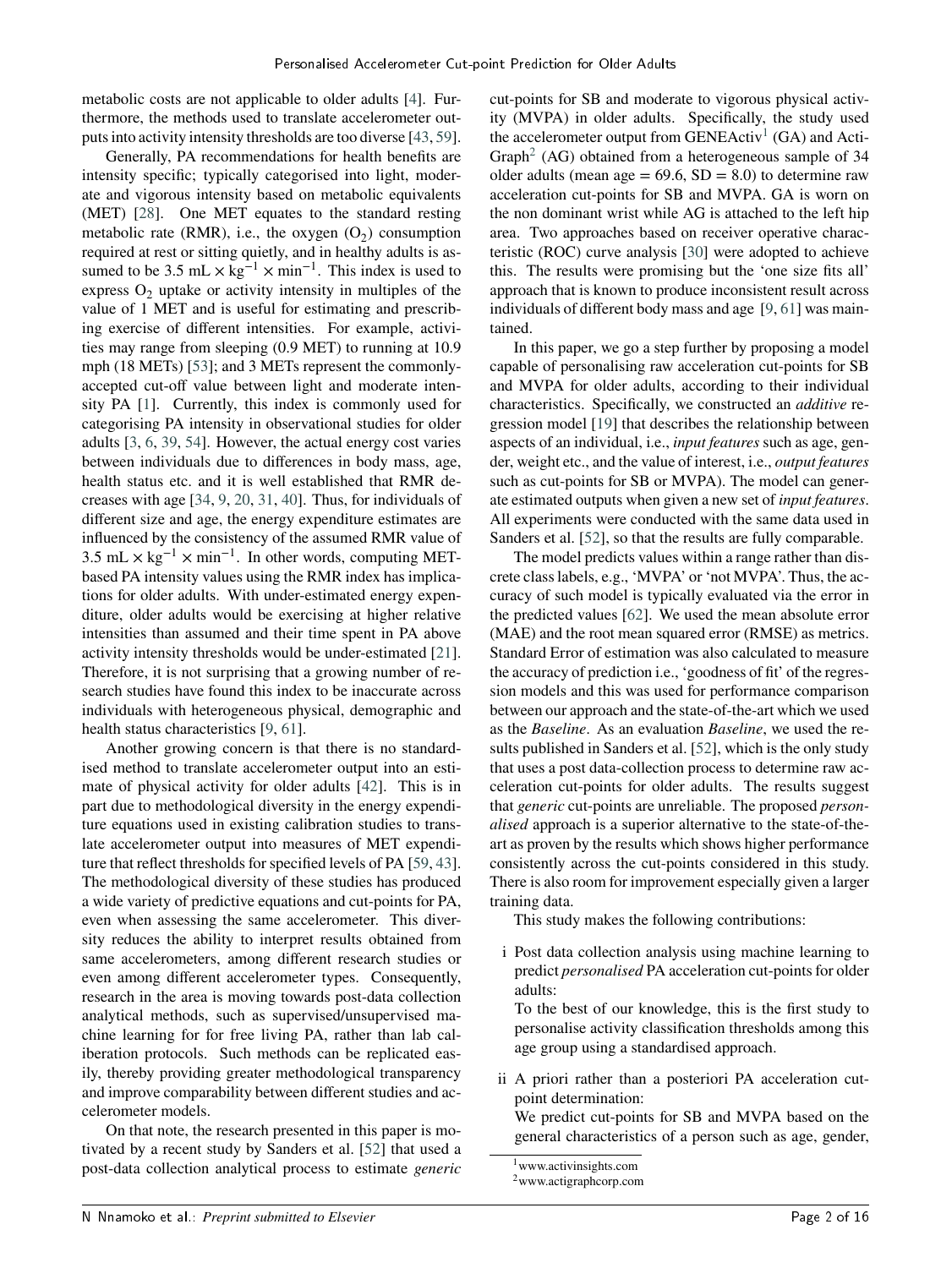weight etc. This contradicts the state-of-the-art, where accelerometry data is known and used to calibrate cutpoints.

iii *personalised* PA acceleration cut-points is feasible and superior:

The results presented in this paper indicates that *personalised* PA acceleration cut-points is a feasible and superior alternative to *generic* ones. The personalisation approach presented in this paper prove absolute superiority over the state-of-the-art. We believe that a larger training data would lead to further improvement and thus, a result that can be generalised.

The remainder of this paper is organised as follows: A concise overview of related work is provided in Section [2,](#page-4-0) followed by a detailed explanation of the experimental data in Section [3.1.](#page-5-0) In Section [3.2,](#page-6-0) we discuss our approach. This is followed by the experimental setup in Section [3.3,](#page-7-0) and experimental results in Section [4.](#page-8-0) We put the results into context in Section [5](#page-12-0) before Section [6,](#page-14-0) where we present a summary of conclusions drawn from the entire experiments as well as recommendations based on the findings.

# <span id="page-4-0"></span>**2. State-of-the-art**

The number of older adults continues to grow at an unprecedented rate globally, with individuals who are 60 years or older accounting for 8.5% (617 million) of the populace in 2016; and projected to rise to 17% (1.6 billion) by 2050 [\[23\]](#page-16-10). Such increase in ageing population presents several public health challenges, thus positive lifestyle is often encouraged among older adults to maintain good health, functionality and independent living. Body-worn accelerometers offer an objective means to assess free-living physical activity by measuring movement. They are capable of sensing and recording unfiltered movement activity, which can then be used to determine time spent in SB and/or MVPA. The most common means of doing so is to translate accelerometer output into measures of MET expenditure that map to thresholds for specified levels of physical activity [\[59\]](#page-17-2). Although numerous studies have attempted to calibrate and validate accelerometers, there is no standardised method to translate accelerometer output into an estimate of physical activity for older people [\[42\]](#page-16-8). The majority of calibration studies for adults have typically developed prediction equations that use oxygen expenditure as a criterion measure to translate activity counts into measured activity intensity levels [\[43\]](#page-16-2). However, the wide range of methods used in these studies has lead to great variation in the developed energy expenditure equations and the resultant activity intensity thresholds or cut-points calculated from them, even when using the same monitor [\[59\]](#page-17-2).

Several studies [\[7,](#page-15-9) [18,](#page-15-10) [37,](#page-16-11) [8,](#page-15-11) [43,](#page-16-2) [57,](#page-17-8) [64,](#page-17-9) [25\]](#page-16-12) have been conducted to examine the validity of ActiGraph, a uniaxial accelerometer popularly used in PA research, for measuring PA [\[56,](#page-17-10) [49,](#page-17-11) [48,](#page-16-13) [27,](#page-16-14) [13\]](#page-15-12). We summarised their results in Table [1](#page-5-1) to show the various sample size; age and

gender composition of the study population; the energy expenditure function used in each study; and the resultant PA acceleration cut-points deduced for defining moderate and vigorous activity. We observe that all the studies arrived at a radically different cut-points for moderate intensity activity (range:191–2743) and vigorous intensity activity (range: 4945–7526); even though they all used the same Actigraph accelerometer data.

A common theme among the studies in Table [1](#page-5-1) is that gross energy expenditure predictive equations were used to translate accelerometer output into measures of MET expenditure so that cut-points can be determined. However, recent accelerometer-based PA research has moved toward post-data collection analytical methods involving raw acceleration rather than counts [\[52\]](#page-17-6). Since accelerometers are capable of recording raw unfiltered movement activity, researchers [\[60,](#page-17-12) [52,](#page-17-6) [51\]](#page-17-13) believe that the data lends itself to further development of innovative metrics. On that note, Fairclough et al. [\[17\]](#page-15-13) argued that accelerometer output can be post-processed by reducing the data to dimensionless activity "counts" per user-specified period of time or epoch. Then, the data can be processed with standardised methods, e.g., machine learning, to generate activity intensity threshold values. Hildebrand et al. [\[27\]](#page-16-14) added that post-data collection analysis with standardised methods is likely to provide greater methodological transparency and improve comparability of results.

To the best of our knowledge, Sanders et al. [\[52\]](#page-17-6) is the only study to use a standardised method to process raw acceleration, with a view to generate distinguishing cut-points for PA intensity in older adults. Specifically, the authors used receiver operative characteristic (ROC) curve analysis [\[30\]](#page-16-9) to determine cut-points for SB and MVPA. The study was conducted with raw acceleration data from GA and AG devices obtained from a heterogeneous sample of 34 older adults (59 - 86 years old, 44 - 115kg, 10 male and 24 female); who engaged in a 2-visit laboratory PA protocol, that involved a mixture of ambulatory and lifestyle activities. Following recent studies that analysed body-worn accelerometer data [\[50,](#page-17-14) [44,](#page-16-15) [27,](#page-16-14) [17\]](#page-15-13), Sanders et al. [\[52\]](#page-17-6) used the Euclidean Norm Minus One (ENMO) [\[24\]](#page-16-16) to quantify acceleration values from the devices, i.e., GA and AG, in relation to gravity (1 mg =  $0.00981 \text{ ms}^{-2}$ ). The raw data was further reduced by averaging the ENMO values over 1-second epochs. Thus, the resulting ENMO values are expressed in milli (10−3) gravity-based acceleration units (mg), where 1  $g = 9.81$  m/s<sup>2</sup>.

The experiments took a *calibration* vs. *validation* approach in which a randomly counter-balanced sample of 17 participants (12 female, five male) from visit 1, and 17 participants (12 female, five male) from visit 2 was used for calibration and the rest for validation. Basically, ENMO values from both devices, i.e., GA and AG, were first labelled as either SB or MVPA. The activPAL<sup>[3](#page-4-1)</sup> accelerometer worn by participants on the left anterior thigh was used to categorise ENMO values into SB or not SB. Likewise,  $3$  MET VO<sub>2</sub> val-

<span id="page-4-1"></span><sup>3</sup>http://www.palt.com/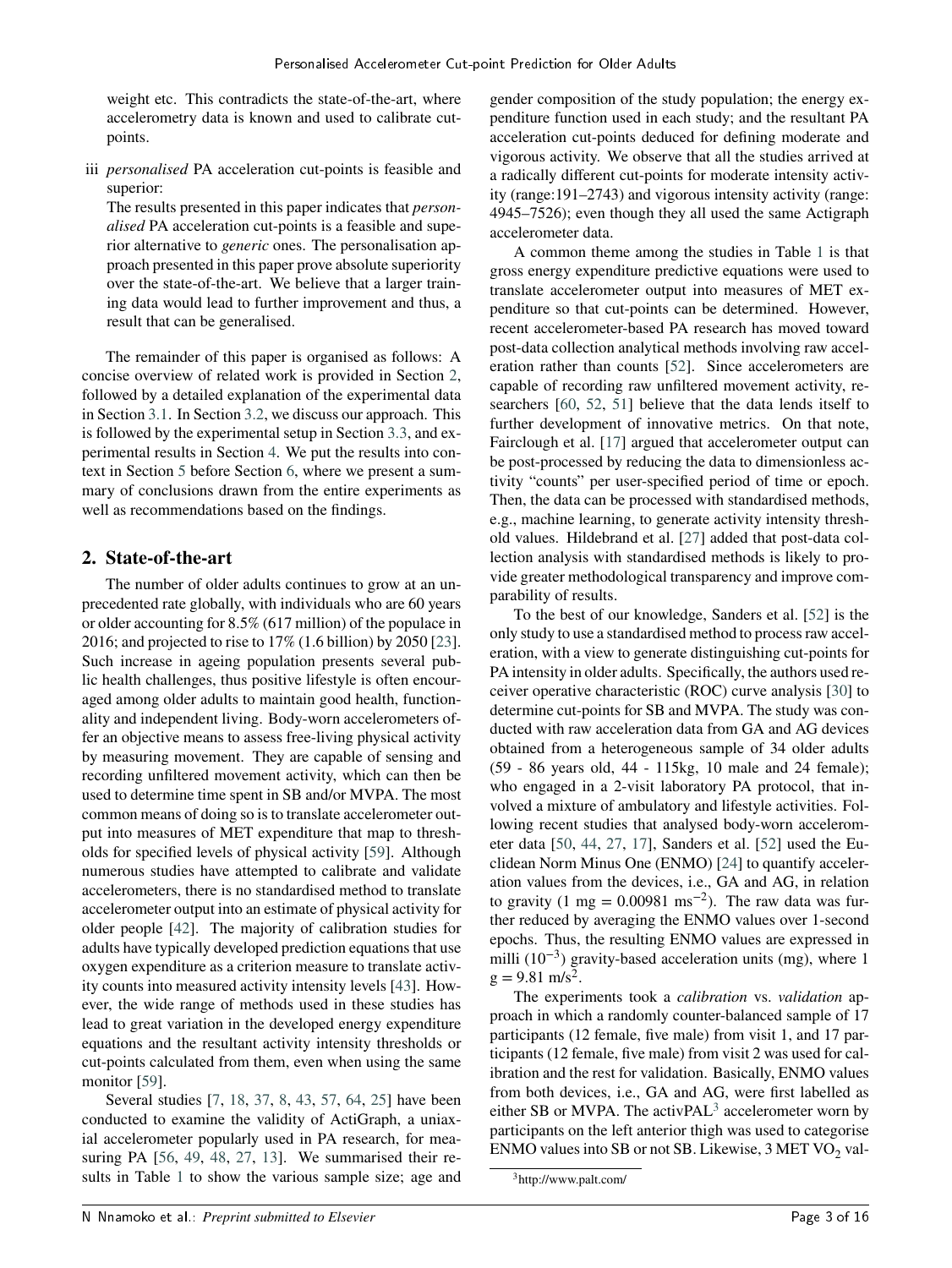<span id="page-5-1"></span>

| range or a mean and standard deviation. M and F stand for male and female, respectively. |              |      |                 |                                                                                   |              |          |  |  |  |
|------------------------------------------------------------------------------------------|--------------|------|-----------------|-----------------------------------------------------------------------------------|--------------|----------|--|--|--|
|                                                                                          | Number of    |      | Characteristics | <b>Energy Expenditure Function</b>                                                | PA cut point |          |  |  |  |
| Study                                                                                    | Participants | Sex. | Age             | counts/min                                                                        | moderate     | vigorous |  |  |  |
| Brage et al. [7]                                                                         | 12           | М    | [23, 30]        | $2.886 + 7.429 \times 10^{-4} \times \text{counts/min} - 0.02 \times \text{VO}_2$ | 1810         | 5850     |  |  |  |
| Freedson et al. [18]                                                                     | 50           | M/F  | $24 \pm 4$      | $1.439008 + 7.95 \times 10^{-4} \times \text{counts/min}$                         | 1316         | 5354     |  |  |  |
| Leenders et al [37]                                                                      | 28           | M/F  | $24 \pm 4$      | $2.240 + 6 \times 10^{-4} \times \text{counts/min}$                               | 1952         | 5725     |  |  |  |
| Brooks et al. [8]                                                                        | 72           | M/F  | [35, 45]        | $2.240 + 6 \times 10^{-4} \times \text{counts/min}$                               | 1267         | 6252     |  |  |  |
| Heil et al. $[25]$                                                                       | 58           | M/F  | $28 \pm 6$      | $1.551 + 6.19 \times 10^{-4} \times \text{counts/min}$                            | 2341         | 7187     |  |  |  |
| Yngve et al [64]                                                                         | 28           | M/F  | $23 \pm 3$      | $1.136 + 8.249 \times 10^{-4} \times \text{counts/min}$                           | 2260         | 5896     |  |  |  |
| Yngve et al [64]                                                                         | 28           | M/F  | $23 \pm 3$      | $0.751 + 8.198 \times 10^{-4} \times \text{counts/min}$                           | 2743         | 6403     |  |  |  |
| Hendelman et al. [26]                                                                    | 25           | M/F  | [30, 50]        | $2.922 + 4.09 \times 10^{-4} \times \text{counts/min}$                            | 191          | 7526     |  |  |  |
| Swartz et al. [56]                                                                       | 70           | M/F  | [19, 74]        | $2.608 + 6.863 \times 10^{-4} \times \text{counts/min}$                           | 574          | 4945     |  |  |  |
| Troiano et al. [57]                                                                      | 4867         | M/F  | $[6, 70 +]$     | Weighted average of cut-points in [7, 18, 64]                                     | 2020         | 5999     |  |  |  |

Table 1 Summary of experimental studies conducted for Actigraph 7164. Age distribution is a

ues were used as the criterion reference standard for MVPA. SB and MVPA were each coded as either 0 (behaviour occurring) or 1 (behaviour not occurring). It is important to note that the observed mean RMR of the study participants was 2.89 mL  $\times$  kg<sup>-1</sup>  $\times$  min<sup>-1</sup> and this was used to define 1 MET.

Calibration was based on ROC curve analysis [\[30\]](#page-16-9) to determine SB and MVPA cut-points for each device. Specifically, two different pairs of cut-points were generated by analysing combinations of sensitivity (Se) and specificity (Sp) on the ROC curves. Firstly, ENMO values that indicates a compromise between Se and Sp (Youden index) [\[47\]](#page-16-18) is calculated for both SB and MVPA values and used as one set of cut-point  $(SB_{Youden}$  and MVPA<sub>Youden</sub>). Youden is a suitable metric used in cases where Se and Sp are equally important and is given by eq [1.](#page-5-2)

<span id="page-5-2"></span>
$$
Youden = Maxc (Sec + Spc)
$$
 (1)

where  $c$  is the optimal compromise point.

Secondly, a set of cut-points were determined (i) by emphasising Se over Sp for SB  $(SB_{Se})$  to minimise the likelihood of classifying SB as PA, and (ii) by emphasising Sp over Se for MVPA  $(MVPA_{Sn})$ , to reduce the likelihood of misclassifying light PA as MVPA. Consequently, a total of 4 cut-points were computed for each device, i.e.,  $SB<sub>Youden</sub>$ ,  $MVPA<sub>Youden</sub>, SB<sub>Se</sub>$  and  $MVPA<sub>Sn</sub>$ .

Using the established cut-points, a validation analysis was performed with data from the 17 participants (12 female, five male) whose visit 1 data was not used for calibration analysis, and the 17 participants (12 female, five male) whose visit 2 data was not used for calibration  $(N = 34)$ . Specifically, the ENMO values were categorised into SB/not SB and MVPA/not MVPA. Then, two-by-two  $(2 \times 2)$  contingency tables were used to compare them with the calibrated cut-points. The calibrated cut-points for both devices are shown in Table [2.](#page-5-3)

The results are promising but still maintain a 'one size fits all' approach, which has been shown to produce inconsistent result across individuals of different body mass and age [\[9,](#page-15-5) [61\]](#page-17-5). Consequently, the aim of our study is to personalise the raw acceleration cut-points for SB and MVPA based on the individual characteristics of each participant.

#### <span id="page-5-3"></span>Table 2 Calibrated cut-points for GA and AG expressed in mg

| Device | SB <sub>Youden</sub> | MV PA <sub>You den</sub> | $SB_{Se}$ | $MVPA_{Sp}$ |
|--------|----------------------|--------------------------|-----------|-------------|
| GА     | < 20                 | $\geq 32$                | K 51      | >104        |
| AG     | $\leq 6$             | - 19                     | < 15      | ≥ 69        |

# **3. Method and Materials**

This section presents the experimental method we used to achieve the research aims. This includes the experimental setup implemented as well as a detailed description of the experimental data and its characteristics.

#### <span id="page-5-0"></span>**3.1. Data**

We obtained the exact data used in Sanders et al. [\[52\]](#page-17-6) to determine cut-points for SB and MVPA in older adults. The dataset contains measurements collected from 34 older adults, who took part in a laboratory-based protocol consisting of 16 activities (see Table 1 in [\[52\]](#page-17-6)). The authors used GA and AG activity monitors worn on the non dominant wrist and left hip respectively, to measure raw triaxial accelerations at 60 Hz during the protocol.

- $i \geq 59$  years of age
- ii physically cleared for exercise using the modified Physical Activity Readiness Questionnaire [\[10,](#page-15-14) [11\]](#page-15-15)
- iii have the ability to walk briskly on a treadmill without assistance
- iv not taking any medications that would influence energy expenditure or ability to perform ambulatory activity

We experimented with 33 out of the 34 samples, due to large amount of missing values in the sample of a female participant. A total of 21 features were adopted for each sample, and the data characteristics are shown in Table [3.](#page-6-1)

Some features correspond to quantities that were measured directly during the study, whereas others were calculated later from the directly measurable ones. For example, the top part of Table [3](#page-6-1) includes simple biodata associated to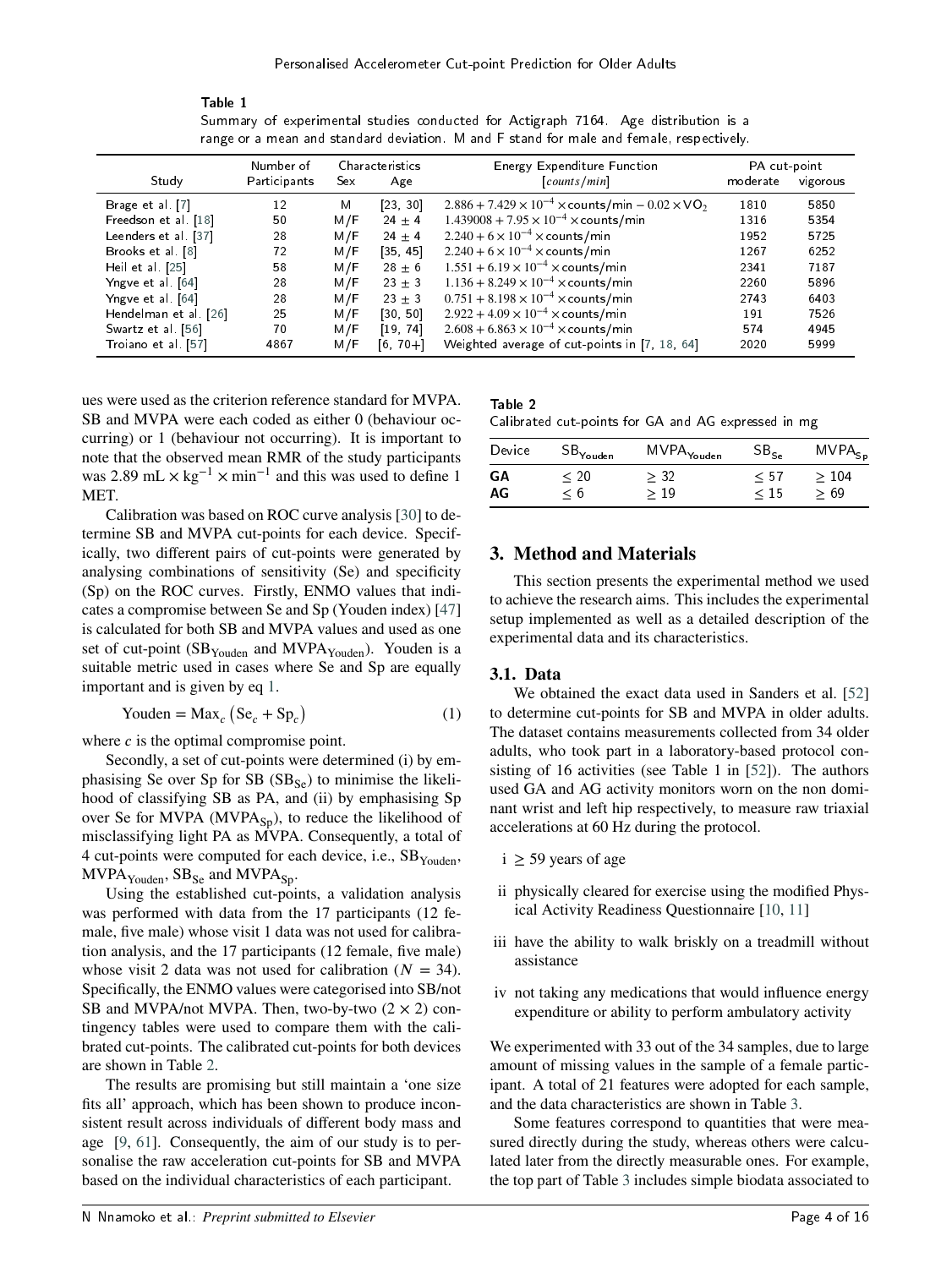

Figure 1: **High level diagram of the experimental method**

<span id="page-6-1"></span>Table 3 Experimental data features and characteristics  $(N=33)$ 

| Min    | Max    | Mean $\pm$ SD         |
|--------|--------|-----------------------|
| 0.00   | 1.00   | $0.70 \pm 0.47$       |
| 59.00  | 86.00  | 69 27 $\pm$ 7 93      |
| 44.00  | 115 00 | $71.27 \pm 17.62$     |
| 1.45   | 1.82   | $164 \pm 010$         |
| 20.50  | 41.00  | 26.10 $\pm$ 4.66      |
| 109.00 | 195.00 | 145 72 $\pm$ 21 49    |
| 62.00  | 109.00 | $85.15 \pm 11.19$     |
| 1.70   | 6.80   | $4.37 \pm 1.39$       |
| 1.10   | 4.40   | $2.84 \pm 0.89$       |
|        | 5.10   | $3.28 \pm 1.04$       |
| 1.40   | 5.80   | $3.72 \pm 1.18$       |
| 2.69   | 6.59   | $409 + 079$           |
| 0.05   | 0.23   | $0.14 \pm 0.05$       |
| 0.86   | 2.14   | $1.47 \pm 0.32$       |
| 0.39   | 0.78   | $0.55 \pm 0.10$       |
| 0.62   | 3.47   | $1.94 \pm 0.65$       |
| 13.49  | 32.63  | $21.21 \pm 4.11$      |
| 557    | 10.46  | $7.86 \pm 1.13$       |
| 0.21   | 1.20   | $0.67 \pm 0.22$       |
|        |        | $7.31 \pm 1.42$       |
| 1.92   | 3.61   | $271 \pm 039$         |
|        |        | 1.30<br>4.65<br>11.25 |

the study participants, e.g., weight, height, body mass index (BMI), systolic and diastolic blood pressure (BP). The middle part of Table [3](#page-6-1) includes a 6 minute walk test (6MWT) [\[2\]](#page-15-16) on a threadmill to measure maximum walk speed; as well as walking on a threadmill at 3 maximal percentage speeds (65, 75 and 85) individually calibrated from the 6MWT. The top and middle part of the table was directly adopted from Sanders et al. [\[52\]](#page-17-6). The bottom part of Table [3](#page-6-1) refers to data derived from oxygen consumption  $(VO_2)$  during the laboratory-based PA protocol.  $VO<sub>2</sub>$  was directly measured breath-by-breath in 1 second intervals and its value was used to calculate energy expenditure (EE), which was then used to classify activity intensity in METs. We enriched the data by performing further calculations to determine the minimum,

<span id="page-6-2"></span>maximum and average values per participant.

#### <span id="page-6-0"></span>**3.2. Experimental Method**

Sanders et al. [\[52\]](#page-17-6) calculated *generic* ROC-induced cutpoints through group calibration involving data from half of the study sample. The target was to determine cut-points  $SB_{Youden}$ , MVPA<sub>Youden</sub>,  $SB_{Se}$ , MVPA<sub>S<sub>p</sub> for each device,</sub> that generalise across all study participants and indeed older adults  $(> 60)$  in general, regardless of their individual characteristics such as age, weight and height. In our approach, we started by performing a preliminary experiment using ROC analysis to generate  $SB<sub>Y</sub>_{\text{ouden}}$ , MVPA<sub>Y ouden</sub>, SB<sub>Se</sub> and MVPA<sub>S<sub>*n*</sub></sub> cut-points per individual based on ENMO values from each device.

To estimate *personalised* cut-points for classifying PA as SB or MVPA, we developed an *additive* regression model [\[19\]](#page-15-8) that learns the relationship between the *input features* in Table [3](#page-6-1) and the *output features*, i.e., SB<sub>*Y ouden*</sub>,  $MVPA<sub>Youden</sub>, SB<sub>Se</sub>$  and  $MVPA<sub>Sp</sub>$ . The term 'additive' means the construction of a regression model in the form of an ensemble of *underlying* machine learners. Ensemble modelling is the construction of a powerful model by taking advantage of a collection of weak base models [\[22\]](#page-16-19). This is done by sequentially fitting a series of regression trees to the residuals left by the *underlying* classifier on the previous iteration to enlarge the model capacity. Thus, the residuals generally decrease as the number of regression trees increase. Prediction is accomplished by adding the predictions of each model. To prevent overfitting, the shrinkage parameter (or learning rate) can be reduced but this increases the learning time. The additive training process can be expressed as:

$$
\hat{y}^{(T)} = v \sum_{j=1}^{T} f_j(\mathbf{x}; \alpha_j) = \hat{y}^{(T-1)} + v f_T(\mathbf{x}; \alpha_T)
$$
 (2)

where  $T =$  number of regression trees;  $\alpha_i =$  structure of the *j*th regression tree;  $v =$  shrinkage parameter with the range  $0 < v < 1$ ;  $\hat{y}^{(j)}$  = prediction of target variable using the first *j* regression trees;  $f_j()$  = output of the *j*th regression tree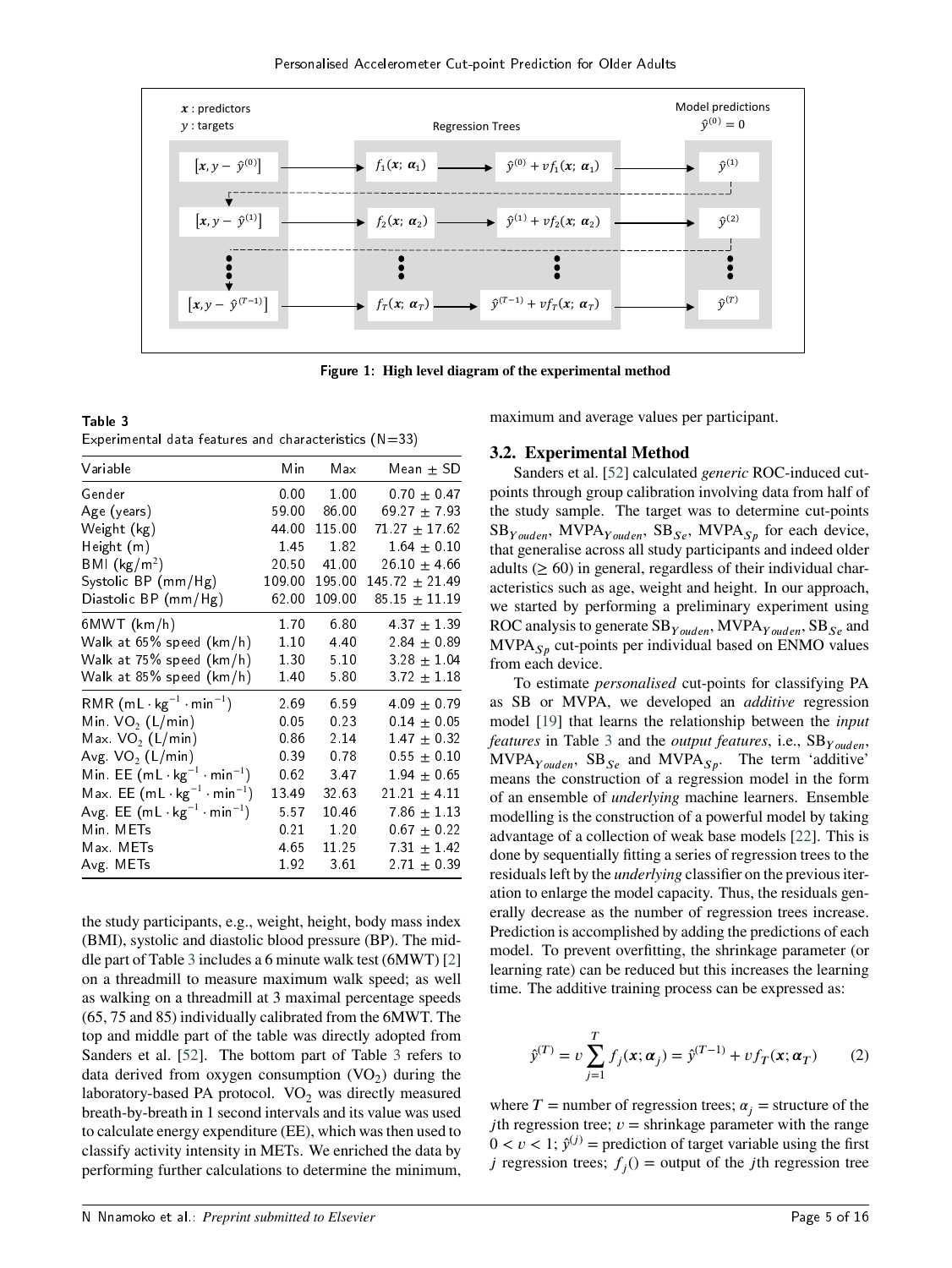without shrinkage, which uses predictor  $x$  to approximate the residuals  $y - \hat{y}^{(j-1)}$  with regression tree structure  $\alpha_j$ .

A schematic diagram of the additive model is shown in Figure [1.](#page-6-2) We used *Decision Stump* [\[29\]](#page-16-20) as the *underlying* machine learner for the *additive* regression model presented in this paper and we adopted ten (10) as the number of iterations. A *Decision Stump* is a one-level *Decision Tree* that makes prediction based on the value of a single input variable.

Unlike classification tasks that predict discrete classes, e.g., 'yes' or 'no', the output of the *additive* regression model is a measurable quantity, i.e., a numeric cut-point value. The performance of such a model is typically evaluated via the error in the predicted values [\[62\]](#page-17-7). Thus, we experimented with the mean absolute error (MAE) and the root mean squared error (RMSE) as metrics. These are well known error metrics commonly used to compare the performance of competing models. Since the model produces a numeric output given a set of *input variables*, MAE and RMSE allows to check the estimated output against the actual value that we tried to predict.

The MAE computes the average absolute difference between each actual output value,  $y_j$ , and the corresponding predicted value,  $\hat{y}_j$ :

<span id="page-7-3"></span>
$$
\text{MAE} = \frac{1}{n} \sum_{j=1}^{n} \left| y_j - \hat{y}_j \right| \tag{3}
$$

where  *is the total number of data points. To obtain the* RMSE, we first calculated the mean square error (MSE) which measures the average squared difference between each actual output value,  $y_j$ , and the corresponding predicted value,  $\hat{y}_j$ :

MSE (model) = 
$$
\frac{1}{n} \sum_{j=1}^{n} (y_j - \hat{y}_j)^2
$$
 (4)

where  $n$  is the total number of data points. The RMSE is the square root of MSE.

<span id="page-7-4"></span>
$$
\text{RMSE} = \sqrt{\frac{\sum_{j=1}^{n} (y_j - \hat{y}_j)^2}{n}}
$$
 (5)

For every data point, MAE and RMSE condense the differences between each actual and predicted value into a single value, and represent the predictive ability of the model. Each predicted value is expected to be off from the actual value by no more than the MAE or RMSE, whichever is used for evaluation. For example, if  $y_j$  is a MVPA actual *output value*, the predicted value  $\hat{y}_j$  is considered correct if  $y_j$  value is greater or equal to  $y_j$ −MAE or RMSE<sup>[4](#page-7-1)</sup>. For SB prediction however, the predicted value  $\hat{y}_j$  is considered correct if the actual value  $y_j$  is less or equal to  $y_j$  +MAE or RMSE<sup>[5](#page-7-2)</sup>.

In general, low values of MAE or RMSE indicate a good model. However, there is no absolute criterion for a good value of MAE or RMSE as it depends on the units in which the variable is measured and on the degree of predictive accuracy, as measured in those units, which is desirable in a particular application [\[12\]](#page-15-17). Depending on the unit of measurement, the MAE or RMSE of the best model could be measured in hundreds, thousands or even millions. Thus, it does not makes sense to say 'the model is good or bad' because the MAE or RMSE is 'less or greater than a particular value', unless you are referring to a specific degree of accuracy that is relevant to a particular prediction application.

The recommended way to ascertain the 'goodness of fit' for such non-linear regression model is to measure the standard error of the estimate, *S*. This metric provides the absolute measure of the typical distance that the predicted data points fall from the regression line drawn with the true values. In other words, *S* is the measure of an observation made around the computed regression line. Thus, it provides an indication of the likely accuracy of predictions made with the regression line of the actual values. *S* is computed as:

<span id="page-7-5"></span>
$$
S = \sqrt[2]{\frac{\sum(\hat{y} - y)^2}{n - 2}}
$$
\n(6)

where  $\hat{y}$  represents the predicted values,  $y$  is the actual values and *n* is the total number of samples examined. The smaller the value of *S*, the less the spread and the more likely it is that any sample mean is close to the population mean. This allows for comparison between our approach and Sanders et al.'s [\[52\]](#page-17-6). For example, a smaller value of *S* for our model indicates that it is better than the *Baseline* and vice versa.

R-squared  $(R^2)$  is another 'goodness of fit' metric commonly used in regression tasks. It explains to what extent the variance of an *output variable* explains the variance of the *input variable(s)*. However,  $R^2$  has been empirically proven to be inadequate for measuring non-linear models [\[55,](#page-17-15) [45,](#page-16-21) [33\]](#page-16-22). Thus, only *S* values were used in this paper to compare performance between the *Baseline* and our approach.

#### <span id="page-7-0"></span>**3.3. Experimental Setup**

We experiment with the method introduced in Section [3.2,](#page-6-0) which takes as input a set of independent characteristics about an individual, i.e., the features in Table [3,](#page-6-1) and uses them to generate *personalised* cut-points for SB and MVPA.

At first, we used ROC analysis to determine four cutpoints, i.e.,  $SB<sub>Youden</sub>$ , MVPA<sub>Youden</sub>,  $SB<sub>Se</sub>$  and MVPA<sub>Sp</sub>, for each of the devices, GA and AG. Instead of the collective approach by Sanders et al. [\[52\]](#page-17-6), where a randomly counterbalanced sample of 34 individuals was used collectively to determine *generic* cut-points, we computed cut-points per individual. These *personalised* cut-points are shown in Table [4.](#page-8-1)

Using as *output features* the four individual cut-points, i.e.,  $SB<sub>Youden</sub>$ , MVPA<sub>Youden</sub>,  $SB<sub>Se</sub>$  and MVPA<sub>Sp</sub>, we conducted eight separate regression experiments with the

<span id="page-7-1"></span><sup>4</sup>A MVPA prediction must be greater or equal to a specified cut-point to be considered correct

<span id="page-7-2"></span><sup>5</sup>A SB prediction must be less or equal to a specified cut-point to be considered correct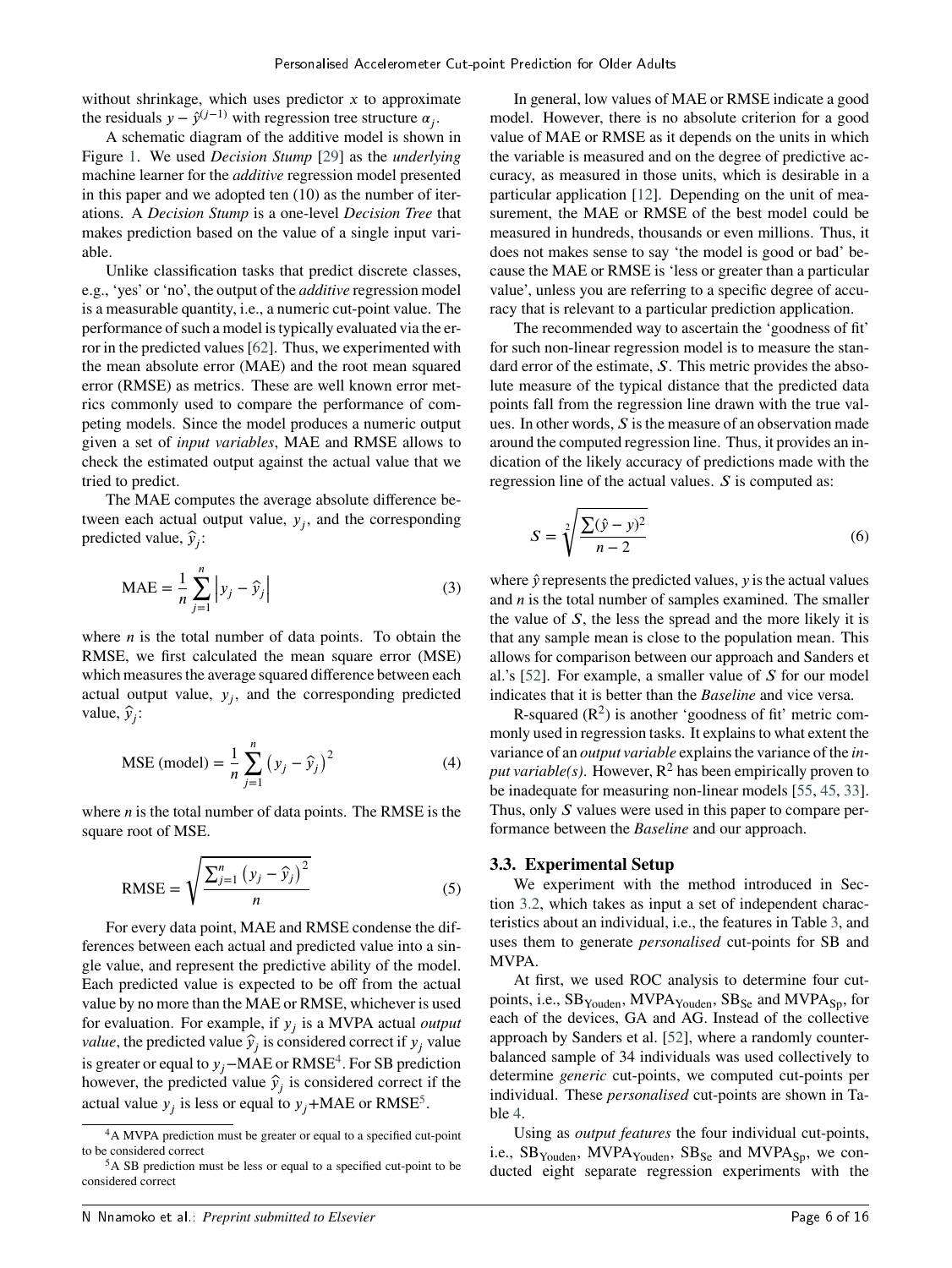<span id="page-8-1"></span>Table 4 Personalised cut-points for the sample population

|        | Validation              | Min $(mg)$ | Max(mg) | Mean $\pm$ SD (mg)  |
|--------|-------------------------|------------|---------|---------------------|
| ی<br>ت | $SB_{\sf Youden}$       | 3.14       | 53 91   | $20.87 \pm 12.00$   |
|        | $MVPA_{\Upsilon outen}$ | 147        | 76.53   | 36 81 $\pm$ 19 82   |
|        | $SB_{Se}$               | 20.76      | 248.19  | 118 71 $\pm$ 57 80  |
|        | $MVPA_{Sp}$             | 202 17     | 976.07  | 454 70 $\pm$ 176 70 |
| မွ     | $SB$ Youden             | 0.08       | 18.73   | $5.89 \pm 4.60$     |
|        | $MVPA_{\Upsilon outen}$ | 0.64       | 37.74   | 17 40 $\pm$ 8 60    |
|        | $SB_{Se}$               | 0.08       | 179.87  | $16.87 + 30.85$     |
|        | $MVPA_{Sn}$             | 16.04      | 17987   | $8782 + 4994$       |

method described in Section [3.2,](#page-6-0) i.e., four experiments for each device, GA or AG. Two variations of the data described in Table [3](#page-6-1) were used as *input features* to the experiments. Firstly, the *Basic* dataset involving only the top 7 features in Table [3;](#page-6-1) and secondly the *Enriched* dataset involving all features. The aim is to compare their performance with a view to determine the best of the two alternatives for recommending classification cut-points for SB and MVPA in practice. For example, a model trained with the *Basic* dataset allows the user, e.g., a clinician, to use easily accessible patient data such as age, gender etc., to make inference about the appropriate cut-points for SB and MVPA specific to that patient. The performance of such model is particularly interesting to compare with Sanders et al.'s [\[52\]](#page-17-6) *generic* approach because technically, the regression model predicts cut-points without knowledge of a persons PA ability. In the presence of PA data however, a model trained with the *Enriched* dataset can be used to determine cut-points (if they lead to better performance in our experiment).

Two independent validation methods, i.e., hold-out and *k*-fold cross validation (CV), were used. Hold-out means splitting the dataset into a 'train' and 'test' set. We used a 50% split, stratified so that the gender distribution in the data is taken into consideration. In particular, of the 33 available data samples (male = 10, female =  $23$ ), we allocated 17 (male  $= 5$ , female  $= 12$ ) for training and 16 (male  $= 5$ , female  $= 11$ ) for testing. On the other hand, *k*-fold CV means splitting the training data into  $k$  equal size subsets, such that one of the *k* subsets is retained as test data, and the remaining *𝑘*-1 subsets are used as training data and repeating until all *k* subsets have been used exactly once for testing. The *k* results from the folds are then combined to produce a single result. For our experiments,  $k = 10$ , with each fold stratified according to the gender distribution in the data.

Our intuition is that 10-Fold CV may be more suitable due to the modest data size  $(n = 33)$  available for this research. For example, the 50:50 hold-out sets used for training and testing may not be representative of the entire data characteristics, which would limit knowledge gain for the base classifier used. In such cases, 10-Fold CV is a good alternative method because it has the benefit of allowing all data instances to be used as test instances at least once. The results of all repetitions are then averaged to produce a combined final result. For completeness and to provide a transparent view of the findings in this experiment, the results obtained from both validation methods are reported.

As noted in Section [3.2,](#page-6-0) performance evaluation is based on both MAE and RMSE calculated as in equations [3](#page-7-3) and [5,](#page-7-4) respectively. We also calculated *S* values for each model using equation [6.](#page-7-5) This allows for comparison between our approach and Sanders et al. [\[52\]](#page-17-6).

To validate the proposed method and compare with the state-of-the-art, we investigate the research questions:

- **RQ1:** How accurate are the *generic* cut-points of Sanders et al. [\[52\]](#page-17-6) when evaluated per individual participant?
- **RQ2:** Does the proposed approach outperform the state-ofthe-art? If yes, to what extent?
- **RQ3:** How does the data feature(s) contribute to the performance of our method?

The first research question (RQ1) examines the performance of the *generic* cut-points when evaluated against cut-points calculated for each study participant, rather than the general approach reported by Sanders et al. [\[52\]](#page-17-6). We compared the *generic* cut-points to the actual per individual to see if the results are the same as in Sanders et al. [\[52\]](#page-17-6).

The second research question (RQ2) investigates the performance improvement of the proposed approach against the state-of-the-art. We chose Sanders et al. [\[52\]](#page-17-6) for the following reasons. First, the experimental data was made available which allows to compare results. Second, to the best of our knowledge, this is the only state-of-the-art approach to have used standardised method post-data collection to determine raw acceleration PA cut-points specifically for older adults.

The third research question (RQ3) investigates the effects of data features on the performance of our approach. The goal is to determine how the features contribute to information gain for the base classifier, in this case *additive* regression algorithm; and also to investigate whether we can use fewer features to improve results. Recommendations would be guided by the results obtained from this question.

### <span id="page-8-0"></span>**4. Results**

This section presents the results of comparison between the *Baseline* and the additive regression method proposed in Section [3.2.](#page-6-0) For clarity, we dissect the research questions RQ1, RQ2 and RQ3 in separate sub-sections.

## <span id="page-8-2"></span>**4.1. RQ1: Examination of the accuracy of the evaluation approach in Sanders et al. [\[52\]](#page-17-6)**

Table [5](#page-9-0) shows the *Baseline* result obtained by checking for agreement between the *generic* calibration cut-points from Sanders et al. [\[52\]](#page-17-6) and the actual cut-points calibrated per participant. For completeness, we represent the *generic* cut-points from Sanders et al. [\[52\]](#page-17-6) in the *Cut-pt* column. The  $Acc_G$  column represents the reported validation accuracy in Sanders et al. [\[52\]](#page-17-6). It is important to recall that Sanders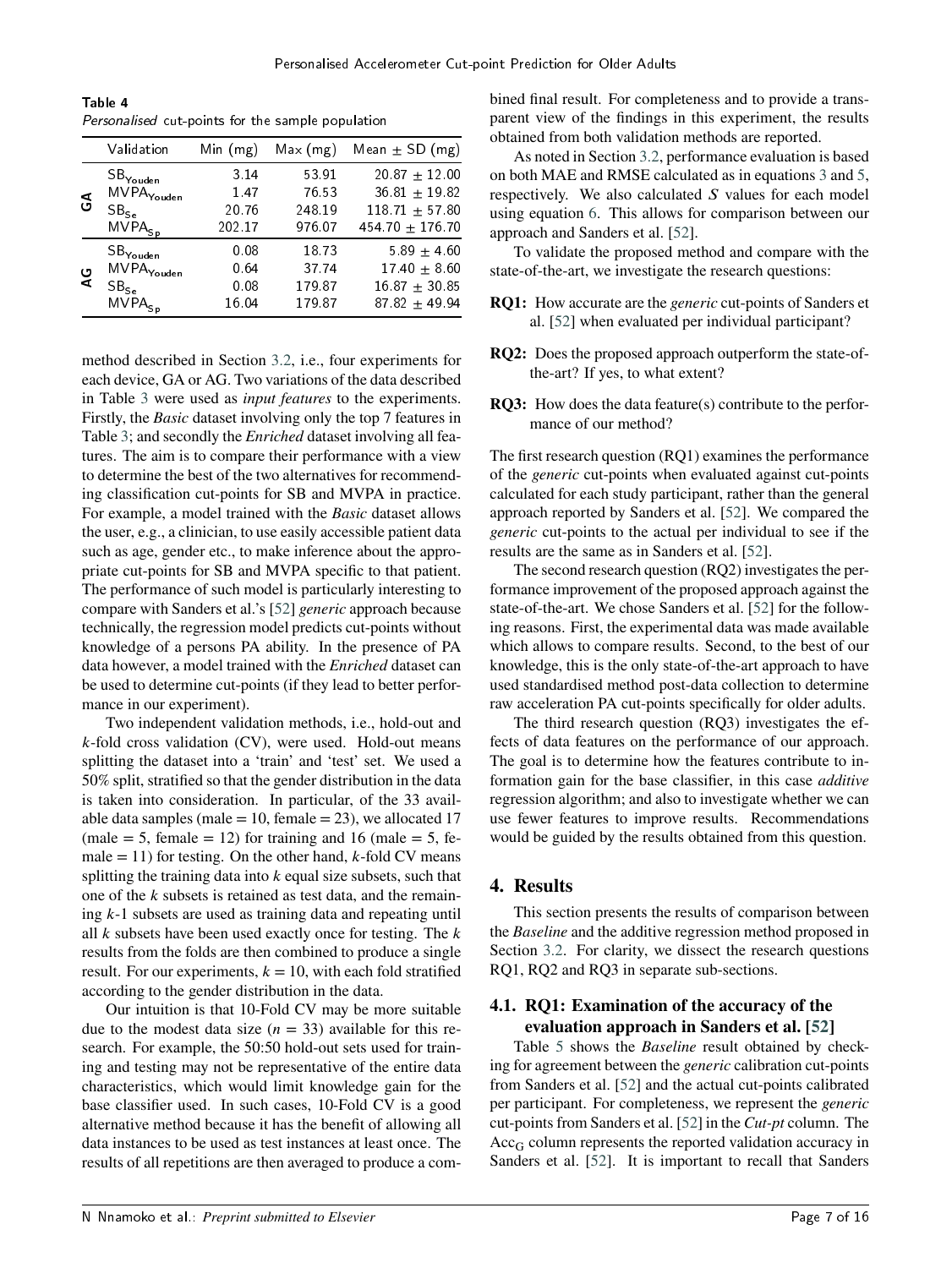<span id="page-9-0"></span>Table 5 Cut-points for GA and AG with associated agreement calculated according to the generic and the personalised approach

| Validation |                                 | Cut-pt    | Acc $_{\rm G}$ | $Acc_{P1}$ | $Acc_{P2}$ |  |
|------------|---------------------------------|-----------|----------------|------------|------------|--|
| $\Im$      | $\text{SB}_\mathsf{Youden}$     | < 20      | 73.1           | 75.0       | 54.5       |  |
|            | $\mathsf{MVPA}_\mathsf{Youden}$ | $\geq$ 32 | 76.2           | 56 3       | 60.6       |  |
|            | $SB_{Se}$                       | $\leq 57$ | 67 2           | 12.5       | 15.2       |  |
|            | $MVPA_{Sp}$                     | >104      | 68.9           | 1000       | 1000       |  |
| $\Delta$ C | $\mathsf{SB}_\mathsf{Youden}$   | $\leq 6$  | 83.3           | 62.5       | 60.6       |  |
|            | $\mathsf{MVPA}_\mathsf{Youden}$ | $\geq 19$ | 873            | 50.0       | 36.4       |  |
|            | $SB_{Se}$                       | $\leq 15$ | 73.2           | 688        | 758        |  |
|            | $MVPA_{Sp}$                     | $\geq 69$ | 804            | 688        | 667        |  |

Cut-pt: generic cut-points

Acc<sub>G</sub>: Accuracy of the group validation reported in [\[52\]](#page-17-6);  $Acc_{P1}$ : Accuracy of *personalised* hold-out validation  $Acc_{p2}$ : Accuracy of *personalised* 10-fold Cross Validation

et al.[\[52\]](#page-17-6) obtained the  $Acc_G$  values by checking for agreement between the *generic* calibration cut-points, and a collection of samples that were not used for calibration. In other words, the ENMO values from GA and AG were aggregated for those samples not used for calibration, and then checked against the *generic* calibrated cut-points for agreement. Unfortunately, such collective validation approach is impractical in real life scenarios where samples would most likely be validated individually. Thus, we recalculated the validation results by checking for agreement between the *generic* calibration cut-points, and the actual cut-points per participant. The results are presented in the  $Acc_{P1}$  column for the holdout validation setting and the  $Acc_{P2}$  column for the 10-fold CV setting.

The results obtained with the *personalised* approach are generally worse than those reported in Sanders et al. [\[52\]](#page-17-6), except on two instances highlighted in **bold**, i.e.,  $MVPA_{Sp}$ for the GA device and  $SB_{Se}$  for the AG device. The AG  $SB<sub>Se</sub>$  cut-point ( $\leq 15$ ) seems reasonable for the study population. This is because the mean  $SB_{Se}$  is 16.87 mg and standard deviation is 30.85 mg as shown in Table [4.](#page-8-1) Therefore, one could argue that the *generic* cut-point did perform well in this case, particularly with 10-fold CV with accuracy of 75.8%. However, the same does not hold for the GA MVPA<sub>Sp</sub> cut-point ( $\geq$  104). Although it produced 100% accuracy with both the hold-out and the 10-fold CV, the actual  $MVPA_{S_p}$  calculated for each individual participant suggests that the cut-point is extremely low. For example, the *generic* cut-point is 98.17 mg lower than the minimum actual value per individual ( $n = 202.17$  mg) and the mean MVPA<sub>Sp</sub> for the study population is 454.70 mg. This is a clear indication that the *generic* cut-point is seriously under-estimated.

Apart from  $MVPA_{Sp}$  for the GA device and  $SB_{Se}$  for the AG device, all other results obtained through the *personalised* validation approach produced lower accuracy values than those reported in Sanders et al. [\[52\]](#page-17-6). In other words, the 'one size fits all' assumption in Sanders et al. [\[52\]](#page-17-6) is clearly impractical in real world scenario as indicated by the results in Table [5.](#page-9-0)

#### <span id="page-9-2"></span>**4.2. RQ2: Our approach vs. the state-of-the-art**

Here, we compare the performance of the *generic* approach [\[52\]](#page-17-6) with the *personalised* one proposed in this paper. For simplicity, the results are presented separately in Sections [4.2.1](#page-9-1) for the GA device and [4.2.2](#page-10-0) for the AG device.

#### <span id="page-9-1"></span>*4.2.1. Results for the GA Device (worn on non dominant wrist)*

This section presents the comparison of results between the *Baseline* and additive regression models trained with data from the GA device. As noted in Section [3.3,](#page-7-0) the performance of the models was evaluated as an error of the predicted value using MAE and RMSE. These errors along with *S* values used for comparison are shown in Table [6.](#page-10-1) The results for each cut-point, i.e.,  $SB<sub>Youden</sub>$ ,  $MVPA<sub>Youden</sub>$ ,  $SB<sub>Se</sub>$ and  $MVPA_{Sp}$  is presented separately with respect to the validation approach used, i.e., hold-out and 10-fold CV. Where applicable, we use '*⋆*' to indicate cases where the regression model is better than the *Baseline* result. This is determined by the *S* values, i.e., lower *S* value indicates superiority.

*Hold-out analysis:* The results obtained with hold-out validation is presented at the top part of Table [6.](#page-10-1) Using S as criterion measure, the regression models mostly performed better than the *Baseline* model. Both the *Basic* and *Enriched* regression models performed better than the *Baseline* in three out of the four cut-points when validated with the hold-out method. For example, the lower *S* value of 59.21 and 68.33 produced by the *Basic* and *Enriched*, respectively, mean that both models are better than the *Baseline* in predicting  $SB_{Se}$ . In other words, the distance of the predicted  $SB_{S_{\rm e}}$  values from the actual cut-point is shortest with the *Basic* model, followed by the *Enriched* model and farthest with the *Baseline* model. The variation between the *S* value of the *Baseline* and the *Basic* model is 26.68, while that of the *Enriched* model is 17.56. This is expected because the *generic* cut-point from Sanders et al. [\[52\]](#page-17-6) did not perform particularly well in predicting  $SB_{S_{\rm e}}$ , in the adjusted accuracy results for GA device (i.e.,  $Acc_{P1}$ ) observed in Table [5.](#page-9-0) Specifically, the *generic* cut-point only predicted 12.5% of SB<sub>Se</sub> correctly, when validated with *personalised* cut-points using hold-out validation. Therefore, the wide variation observed in the *S* values between the *Baseline* and regression models is not surprising.

The regression models were also better than the *Baseline* in predicting  $MVPA<sub>Youden</sub>$  and  $MVPA<sub>Sp</sub>$ . For  $MVPA<sub>Youden</sub>$ cut-point prediction, the *S* values for *Baseline* is 24.71 while *Basic* and *Enriched* models produced 19.45 and 22.78, respectively. The *Baseline* S value is 5.27 smaller than that of *Basic* and 1.93 for *Enriched*. These values are relatively smaller than the observed differences in predicting  $SB_{Se}$ . However, this is not surprising, considering that the *Baseline* predicted 56.3% of MVPA $_{\text{Youden}}$  correctly, when we compared the *generic* cut-point from Sanders et al. [\[52\]](#page-17-6) with *personalised* ones using hold-out validation for GA device in Table [5.](#page-9-0) Technically, higher MAE, RMSE or *S* indicates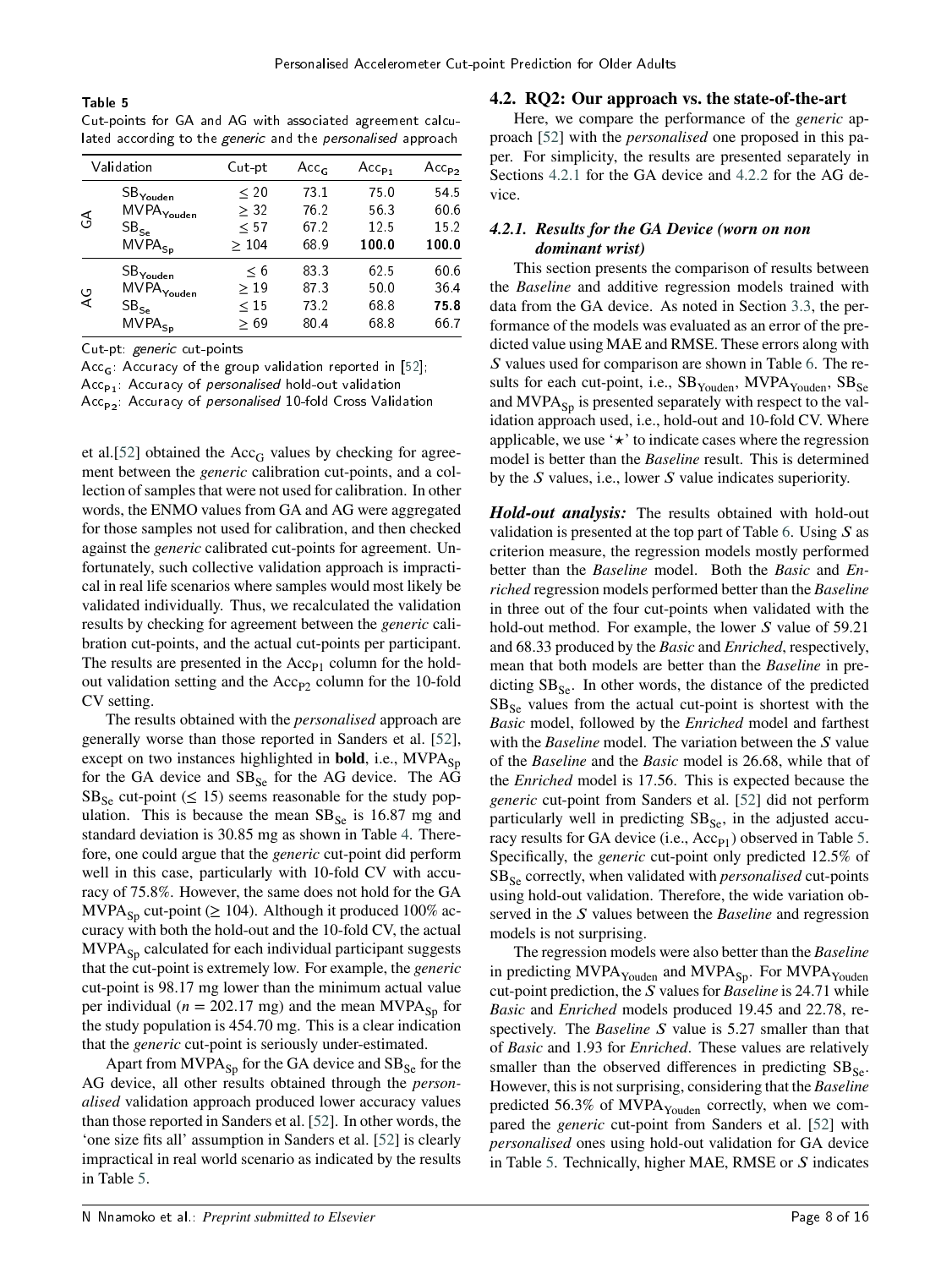<span id="page-10-1"></span>

|                    | predictiong GA related cut-points |                 |        |        |        |             |                |        |          |                |  |
|--------------------|-----------------------------------|-----------------|--------|--------|--------|-------------|----------------|--------|----------|----------------|--|
| Evaluation/Cut-pt  |                                   | <b>Baseline</b> |        |        | Basic  |             |                |        | Enriched |                |  |
|                    |                                   | MAE             | RMSE   | S      | MAE    | <b>RMSE</b> | S              | MAE    | RMSE     | S              |  |
| jno<br>$rac{1}{2}$ | $\mathsf{SB}_{\mathsf{Youden}}$   | 2.22            | 10.87  | 10.78  | 10.76  | 14.99       | 14.93          | 13 41  | 15.36    | 15.29          |  |
|                    | $SB_{S_{\epsilon}}$               | 62.16           | 85.90  | 85.89  | 46.76  | 59.23       | 59.21 $\star$  | 57.09  | 6834     | 68.33 $\star$  |  |
|                    | MVPA <sub>Youden</sub>            | 8.39            | 24.75  | 24.71  | 16 35  | 19.50       | 19.45 $\star$  | 18.39  | 22.83    | $22.78*$       |  |
|                    | $MVPA_{Sp}$                       | 392.80          | 436 16 | 436 16 | 207.79 | 270.63      | 270.63 $\star$ | 185.35 | 246.01   | 246.00 $\star$ |  |
| 3                  | $\mathsf{SB}_\mathsf{Youden}$     | 0.87            | 11.85  | 16.96  | 12 13  | 14.74       | 14.67 $\star$  | 12.91  | 15.60    | 15 53 $\star$  |  |
| Fold<br>d          | $SB_{S_{\epsilon}}$               | 61.71           | 83.96  | 120.56 | 61.82  | 78.36       | $78.35+$       | 66.21  | 82.53    | $82.52*$       |  |
|                    | MVPA <sub>Youden</sub>            | 4.81            | 20.10  | 28.83  | 20.24  | 24.57       | 24.52 $\star$  | 19.05  | 24.76    | $24.72*$       |  |
|                    | $MVPA_{Sp}$                       | 350.70          | 39149  | 562.24 | 174.16 | 21509       | 215.09 $\star$ | 174 81 | 246.67   | 246.67 $\star$ |  |

Table 6 MAE, RMSE and *S* values used to compare the regression and *generic* [\[52\]](#page-17-6) models in predictiong GA related cut-points

*⋆* Regression model better than baseline in terms of *𝑆* value

relative inferiority. This is the case for the *Baseline* model, which produced higher values across the three metrics than both regression models in predicting MVPA<sub>Youden</sub>.

Much larger improvement in terms of *S* value was observed in  $MVPA_{Sp}$  prediction, where the regression models also outperformed the *Baseline*. Interestingly, the *generic* cut-point from Sanders et al. [\[52\]](#page-17-6) predicted 100% of MVPA<sub>Sp</sub> correctly when compared to *personalised* ones for GA device as shown in Table [5.](#page-9-0) As explained in section [4.1,](#page-8-2) there is evidence that the *generic* cut-point for MVPA<sub>Sp</sub> was set too low. As such, it is likely that the *Baseline* model is not as good as it seems, in spite of achieving perfect prediction results. Indeed, this is confirmed by the lower *S* values produced by the regression models, showing that the predicted values have closer and better fit to the regression line than the *Baseline* model.

It is important to note that the *Baseline* model was better in predicting  $SB<sub>Youden</sub>$ , as indicated by the higher  $S$  values produced by the regression models in Table [6.](#page-10-1) This corroborates with the results shown in Table [5,](#page-9-0) where the *generic* cut-point predicted 75.0% of the *personalised* cutpoints correctly, when using hold-out validation for AG device i.e., Acc<sub>P1</sub>. In fact, the *Baseline* model produced lower values across the three metrics (i.e., MAE, RMSE and *𝑆*) than both regression models in predicting  $SB<sub>Youden</sub>$  which corroborates with the level of accuracy observed in Table [5.](#page-9-0)

*10-Fold CV analysis:* The results for 10-fold CV are shown in the bottom half of Table [6.](#page-10-1) Using  $S$  as criterion, the regression models performed better than the *Baseline* in all the four cut-points when validated with 10-fold CV method. The superiority of the regression models is particularly sizeable in  $SB_{Se}$  and MVPA<sub>Sp</sub> results. In predicting  $SB_{Se}$  the lower *S* values of 78.35 and 82.52 produced by the *Basic* and *Enriched* respectively, means that both models performed better than the *Baseline* which yielded an *𝑆* value of 120.56. In other words, the distance of the predicted  $SB_{Se}$ values from the actual cut-point is shortest with the *Basic* model, followed by the *Enriched* model and farthest with the *Baseline* model. It is noteworthy that the *generic* cut-point from Sanders et al. [\[52\]](#page-17-6) did not perform particularly well in predicting SB<sub>Se</sub>, when compared to *personalised* ones for

GA device with 10-fold cross validation. This can be seen in the  $Acc_{P2}$  column of Table [5](#page-9-0) for GA device, where the *generic* cut-point only predicted 15.2% of the *personalised*  $SB<sub>Se</sub>$  correctly. Therefore, the lower *S* values produced by the regression models is not surprising.

The regression models were also better than the *Baseline* in predicting MVPA<sub>Sp</sub>. Here, the *S* values for *Basic* and *Enriched* models are 215.09 and 246.67 respectively. These are clearly lower than the 562.24 recorded for the *Baseline* model. It is important to note that the *generic* cut-point from Sanders et al. [\[52\]](#page-17-6) predicted  $100\%$  of MVPA<sub>Sp</sub> correctly when compared to *personalised* ones for GA device as shown in Table [5.](#page-9-0) However, we know from the analysis in section [4.1,](#page-8-2) that the *generic* cut-point for  $MVPA_{Sp}$  was set too low, hence the perfect accuracy result. Indeed, this is confirmed by the higher *S* values produced by the *Baseline* model, showing that its predicted data points are farther away from the actual *personalised* data points on the regression line than those predicted by the *Basic* and *Enriched* models.

As noted earlier, the superiority of the regression models over the *Baseline* was evident in all four cut-points including  $SB<sub>Youden</sub>$  and MVPA<sub>Youden</sub>. In predicting  $SB<sub>Youden</sub>$ , the *Baseline* model produced an *𝑆* value of 16.96 which is higher than 14.67 and 15.53 produced by the *Basic* and *Enriched* regression models. Similar results were observed for MVPA<sub>Youden</sub> prediction, where the *S* value produced by the *Baseline* model (28.83) is higher than that of the *Basic* (24.52) and *Enriched* (24.72) models by 4.31 and 4.11 respectively. Again,considering that the *generic* cut-point from Sanders et al. [\[52\]](#page-17-6) for predicting  $SB<sub>Youden</sub>$  and MVPA<sub>Youden</sub> performed reasonably well in predicting the *personalised* cut-points as shown in the Acc<sub>P2</sub> column of Ta-ble [5;](#page-9-0) the sizeable variation between  *values produced by* the regression and *Baseline* models indicate good improvement for our approach in the right direction.

#### <span id="page-10-0"></span>*4.2.2. Results for the AG Device (worn on left hip)*

This section presents the results comparison between the *Baseline* and additive regression models trained with data from the AG device. The MAE, RMSE and *S* results are shown in Table [7.](#page-11-0) For clarity, the results for each cut-point,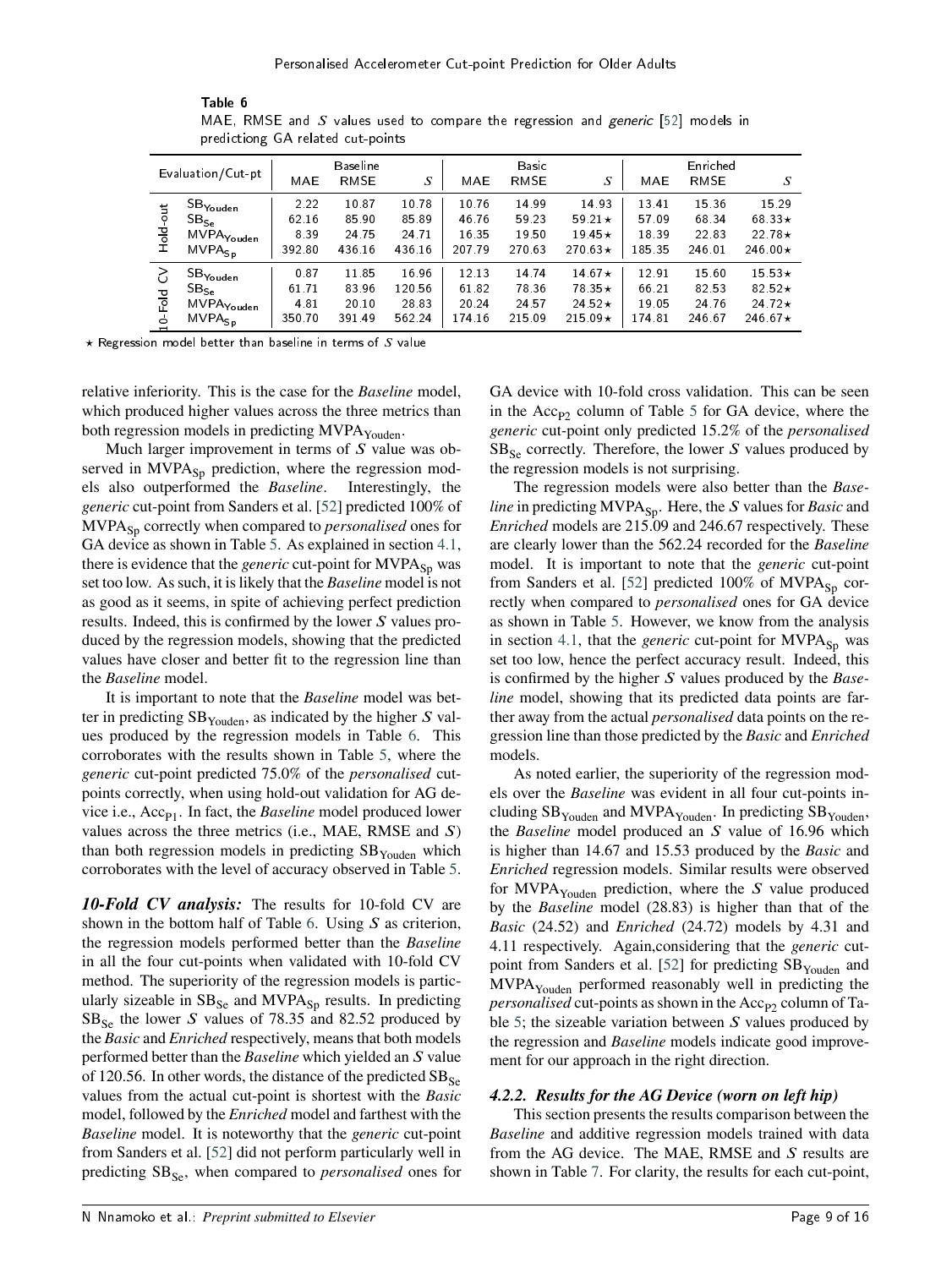<span id="page-11-0"></span>

|                   | predictiong Ad related cut-points |                 |       |       |       |             |               |          |             |               |
|-------------------|-----------------------------------|-----------------|-------|-------|-------|-------------|---------------|----------|-------------|---------------|
| Evaluation/Cut-pt |                                   | <b>Baseline</b> |       |       | Basic |             |               | Enriched |             |               |
|                   |                                   | MAE             | RMSE  | S     | MAE   | <b>RMSE</b> | S             | MAE      | <b>RMSE</b> | S             |
|                   | $\mathsf{SB}_\mathsf{Youden}$     | 0.19            | 3.95  | 369   | 3.50  | 4.68        | 4 4 6         | 351      | 4.14        | 3.89          |
|                   | $SB_{Se}$                         | 850             | 42.43 | 42.41 | 1748  | 41.73       | 41.71 $\star$ | 18.16    | 43.23       | 43.21         |
| Hold-out          | MVPA <sub>Youden</sub>            | 0.59            | 9.51  | 9.40  | 4.43  | 10.40       | 10.30         | 681      | 9 3 5       | 9.24 $\star$  |
|                   | $MVPA_{Sp}$                       | 19.87           | 56.32 | 56.30 | 48.35 | 6789        | 67.88         | 43.35    | 59.90       | 59.89         |
| 3                 | $\mathsf{SB}_\mathsf{Youden}$     | 0.11            | 4.35  | 6.35  | 4.87  | 6.19        | $6.02\star$   | 4.72     | 5.54        | 5.36 $\star$  |
|                   | $SB_{Se}$                         | 187             | 30.44 | 43.69 | 14.10 | 34.22       | $34.19*$      | 21.91    | 44.66       | 44.64         |
| Fold              | MVPA <sub>Youden</sub>            | 1.60            | 8.62  | 12.29 | 988   | 11.74       | 11.65 $\star$ | 9.99     | 12.69       | 12.62         |
| $\overline{5}$    | $\mathsf{MVPA}_{\mathsf{Sp}}$     | 18.82           | 52.66 | 75.61 | 44.12 | 53.52       | 53.50 $\star$ | 46.09    | 58.16       | 59.14 $\star$ |

Table 7 MAE, RMSE and *S* values used to evaluate the regression and generic [\[52\]](#page-17-6) models in predictiong AG related cut-points

*⋆* Regression model better than baseline in terms of *𝑆* value

i.e.,  $SB<sub>Youden</sub>$ , MVPA $<sub>Youden</sub>$ , SB<sub>Se</sub> and MVPA<sub>Sp</sub> is presented</sub> separately with respect to the validation approach used, i.e., hold-out and 10-fold CV. Where applicable, we use '*⋆*' to indicate cases where the regression model is better than the *Baseline*. This is determined by the *S* values i.e., lower *S* values indicates superiority.

*Hold-out analysis:* The results obtained with hold-out validation are presented at the top part of Table [7.](#page-11-0) Using *S* as criterion, the *Baseline* models in most cases performed better than the regression model. For example, in predicting SB<sub>Youden</sub>, the lower *S* value of 3.69 produced by the *Baseline* mean that it performed better than both regression models models which yielded 4.46 for *Basic* and 3.89 for *Enriched*. In other words, the distance of the predicted  $SB_{Se}$  values from the actual cut-point is shortest with the *Baseline* model, followed by the *Enriched* model and farthest with the *Basic* model. However, the variation between the *S* value of the *Baseline* and the regression models are minimal, particularly the *Enriched* model where the difference is only 0.2. It is important to note that the *generic* cut-point from Sanders et al. [\[52\]](#page-17-6) predicted  $SB<sub>Youden</sub>$  with 62.5% accuracy, in the holdout validation result for AG device (i.e.,  $Acc_{P1}$ ) observed in Table [5.](#page-9-0) This indicates that the regression models are likely to produce accuracy values within the same region of 62.5% due to the narrow difference between their *S* value and that of the *Baseline* model.

Similar result was observed with  $MVPA<sub>Sp</sub>$  prediction where the *Baseline* model also performed better than both regression models in terms of *S* value. This time, the *S* value for the *Baseline* model is smaller than that of *Basic* and *Enriched* models by 11.58 and 3.59 respectively. However, the the *generic* cut-point from Sanders et al. [\[52\]](#page-17-6) predicted MVPA $_{\text{Sn}}$  with higher accuracy of 68.8%, in the holdout validation result for AG device (i.e.,  $Acc_{P1}$ ) observed in Table [5.](#page-9-0)

Mixed results were observed in predicting the other two cut-points i.e., SB<sub>Se</sub> and MVPA<sub>Youden</sub>. For SB<sub>Se</sub>, the *Ba* $sic$  model produced the lowest  $S$  value (41.71), followed by 42,41 for the *Basic* model and then 43.21 for the *Enriched* model. The difference between them is marginal, so both regression models are likely to predict  $SB_{Se}$  at an accuracy level similar to the observed with the *generic* cut-point from Sanders et al. [\[52\]](#page-17-6) (68.8%), for the AG device when validated with hold-out method as shown in  $Acc_{P1}$  column in Table [5.](#page-9-0)

Mixed result was also observed in  $MVPA<sub>Youden</sub>$  prediction, but this time the *Enriched* model is the most superior with *S* value of 9.24, followed by 9.40 for the *Basic* model and the 10.30 for the *Basic* model. The difference between them in terms of *S* value is also marginal - 0.90 between the *Baseline* and *Basic* models and 0.16 between the *Baseline* and *Enriched* models. As shown in Table [5,](#page-9-0)the *generic* cut-point from Sanders et al. [\[52\]](#page-17-6) produced an average performance in predicting  $MVPA_{\text{Youden}}$  with an accuracy value of 50.00% for the AG device when validated with hold-out method. Given the marginal difference in *S* values between all three models, it is likely that they will all produce average accuracy results.

*10-Fold CV analysis:* The results for 10-fold CV are shown in the bottom half of Table [7.](#page-11-0) Using *S* as criterion, the *Basic* regression model performed better than the *Baseline* in all the four cut-points when validated with 10-fold CV method. The *Enriched* model also performed better than the *Baseline* in predicting two out of the four cut-points i.e.,  $SB<sub>Youden</sub>$  and MVPA<sub>Sp</sub>. Similar to the 10-fold cross validation result observed for GA device in Table [6,](#page-10-1) the superiority of the *Basic* regression models for AG device is also particularly sizeable in  $SB_{Se}$  and  $MVPA_{Sp}$  results as shown in Table [7.](#page-11-0)

In predicting  $SB_{Se}$  the lower *S* value of 34.19 produced by the *Basic* model is considerably better than the *Baseline* which yielded an *S* value of 43.69. In other words, the distance of the predicted  $SB_{Se}$  values from the actual cut-point is shortest with the *Basic* model. This is however followed by the *Baseline* model and farthest with the *Enriched* model. It is noteworthy that the *generic* cut-point from Sanders et al. [\[52\]](#page-17-6) performed particularly well in predicting  $SB_{Se}$ , when compared to *personalised* ones for AG device with 10-fold cross validation. This can be seen in the  $Acc_{P2}$  column of Table [5](#page-9-0) for AG device, where the *generic* cut-point predicted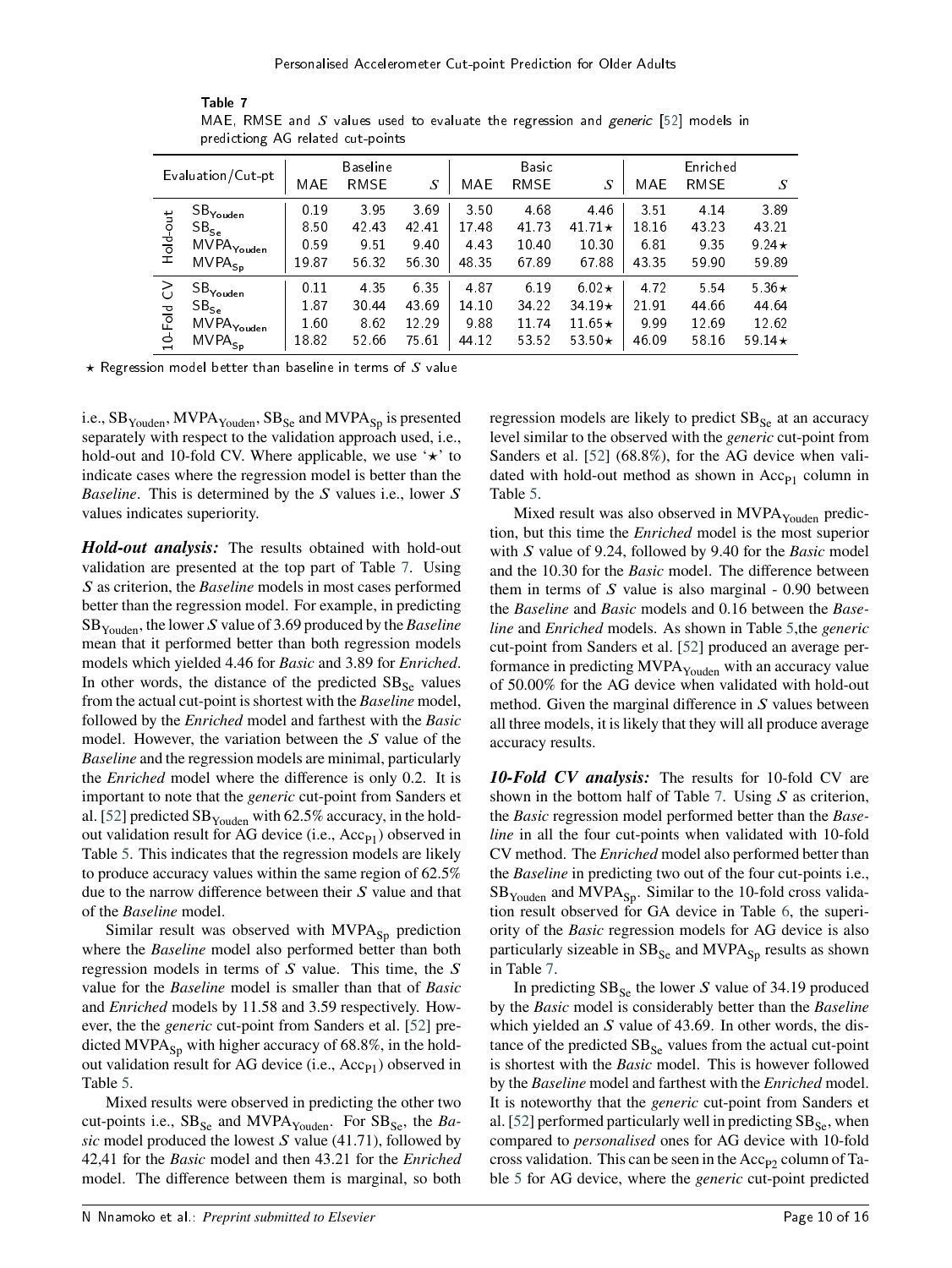75.8% of the *personalised* SB<sub>Se</sub> correctly. Therefore, the lower *S* values produced by the *Basic* regression model is a very good improvement.

Both regression models were better than the *Baseline* in predicting MVPA<sub>Sp</sub>. Here, the *S* values for *Basic* and *Enriched* models are 53.50 and 59.14 respectively. These are clearly lower than the 75.61 recorded for the *Baseline* model. Considering that the *generic* cut-point from Sanders et al. [\[52\]](#page-17-6) predicted 66.7% of MVPA $_{\text{Sn}}$  correctly when compared to the *personalised* cut-point values as shown in Ta-ble [5,](#page-9-0) the sizeable variation between its S value and that of the regression models can only be interpreted as a very good improvement for our approach.

As noted earlier, the superiority of the *Basic* model over the *Baseline* is evident in all four cut-points including SB<sub>Youden</sub> and MVPA<sub>Youden</sub>. In fact, both regression models performed better than the *Baseline* in predicting SB<sub>Youden</sub>. As shown in Table [7,](#page-11-0) the *Baseline* model produced an S value of 6.35, which is higher than 6.02 and 5.36 produced by the *Basic* and *Enriched* regression models, respectively. Considering that the *generic* cut-point from Sanders et al. [\[52\]](#page-17-6) for predicting  $SB<sub>Youden</sub>$  performed reasonably well (60.6%) in predicting the *personalised* cut-points, as shown in the Acc<sub>P2</sub> column of Table [5;](#page-9-0) the variation between  $\boldsymbol{S}$ values produced by the regression and *Baseline* models indicates good improvement for our approach in the right direction.

Unfortunately, only the *Basic* regression model predicted MVPAYouden better than the *Baseline*, where the *𝑆* value produced by the *Baseline* model (12.29) is higher than that of the *Basic* model (11.65) by 0.64 but lower than the *Enriched* model (12.62) by 0.33. This time, the *generic* cut-point from Sanders et al. [\[52\]](#page-17-6) for predicting MVPA<sub>Youden</sub> did not perform particularly well (36.4%) in predicting the *personalised* cut-points, as shown in the  $Acc_{P2}$  column of Table [5.](#page-9-0) Thus, it is unlikely that the superiority of the *Basic* model over the *Baseline* model would result in substantial improvement. It is still an improvement nonetheless.

# **4.3. RQ3: Contribution(s) of data features to our method**

Based on the result analysis presented in Section [4.2,](#page-9-2) 10- Fold CV clearly led to better performance than the hold-out validation method in our experiments; particularly when applied to the *Basic* regression version of our approach. Indeed, the results validates our intuition that 10-Fold CV would yield better results than hold-out due to the modest data available for this study  $(n = 33)$ . For example, the hold-out sets used for training and testing may not be representative of the entire data characteristics, which would limit knowledge gain for the base classifier used. By using 10-Fold CV however, the classifier learns from all the available data and still remains objective in its prediction. In Tables [6](#page-10-1) and [7,](#page-11-0) the *Basic* regression was shown to perform better than its *Enriched* counterpart, when 10-Fold CV was applied. Thus, we conducted further experiments with the *Basic* regression models to measure the contribution(s) of each of the seven data features towards information gain to the base algorithm, i.e., *additive* regression. For each of the cut-points considered in this study, we re-trained the *Basic* regression model with 10-Fold CV in seven iterations; removing one of the features in each iteration and calculating how well the model fits predicted values to the regression line, i.e., the *S* value. The goal is to determine if fewer features could lead to better prediction.

The results are presented in Table [8.](#page-13-0) The *S* values obtained for the reduced feature subsets are shown in the top half of the Table. For clarity and to aid comprehension, we present in the bottom half, *𝑆* values for the *Baseline* and *Basic* models, when trained with all the features and validated with 10-Fold CV. These were extracted from Tables [6](#page-10-1) and [7.](#page-11-0) Cases where the *Basic* model trained with reduced feature subset produced better (lower) *S* value than with full feature subset are denoted with **bold** typeface. We also highlight (in yellow), cases where the *Basic* model trained with reduced feature subset produced worse (higher) *S* value than the *Baseline*.

Only one of the reduced feature subset models performed below the baseline i.e.,  $MVPA_{Youlen}$  prediction for the AG device without the 'Systolic BP' feature. This indicates that Systolic BP is a vital feature for predicting  $MVPA<sub>Youden</sub>$  on the AG device, and perhaps  $MVPA_{Sn}$  as well, where the  $S$ value (58.55) also increased above the original *Basic* result (53.5). Unfortunately, the same cannot be said about predicting  $SB<sub>Youden</sub>$  and  $SB<sub>Se</sub>$  without the 'Systolic BP' feature for AG device because of the improved performance observed.

A good number of the models performed better than the original *Basic* trained with full feature set as shown in Table [8.](#page-13-0) In particular, there is almost a perfect performance improvement across all the cut-points for both GA and AG device without the 'sex' feature. In fact, this is the case with data from AG device but fell short by one cut-point for the GA device. That said, a perfect performance improvement was observed without the 'age' feature for the GA.

It is also important to note that a lot of the results became worse than the original *Basic* model as a result of feature reduction. The performance is rarely consistent across both GA and AG devices. For example, the removal of the 'weight' feature led to reduced performance in three out of four cut-points predicted for the GA device. However, the same setting led to improvement in three out of four cutpoints predicted for the AG device.

Unfortunately, none of the reduced subsets led to a perfect reduction in *S* value across the cut-points on both GA and AG devices. Thus, we are unable to generalise and recommend a particular subset for the purpose of improving the results of the *additive* regression algorithm when validated with 10-Fold CV.

#### <span id="page-12-0"></span>**5. Discussion**

The result analysis presented in Section [4](#page-8-0) indicates that the proposed *Basic* regression approach consistently performs better than the *Baseline* models with data from both GA and AG devices when validated with 10-Fold CV. In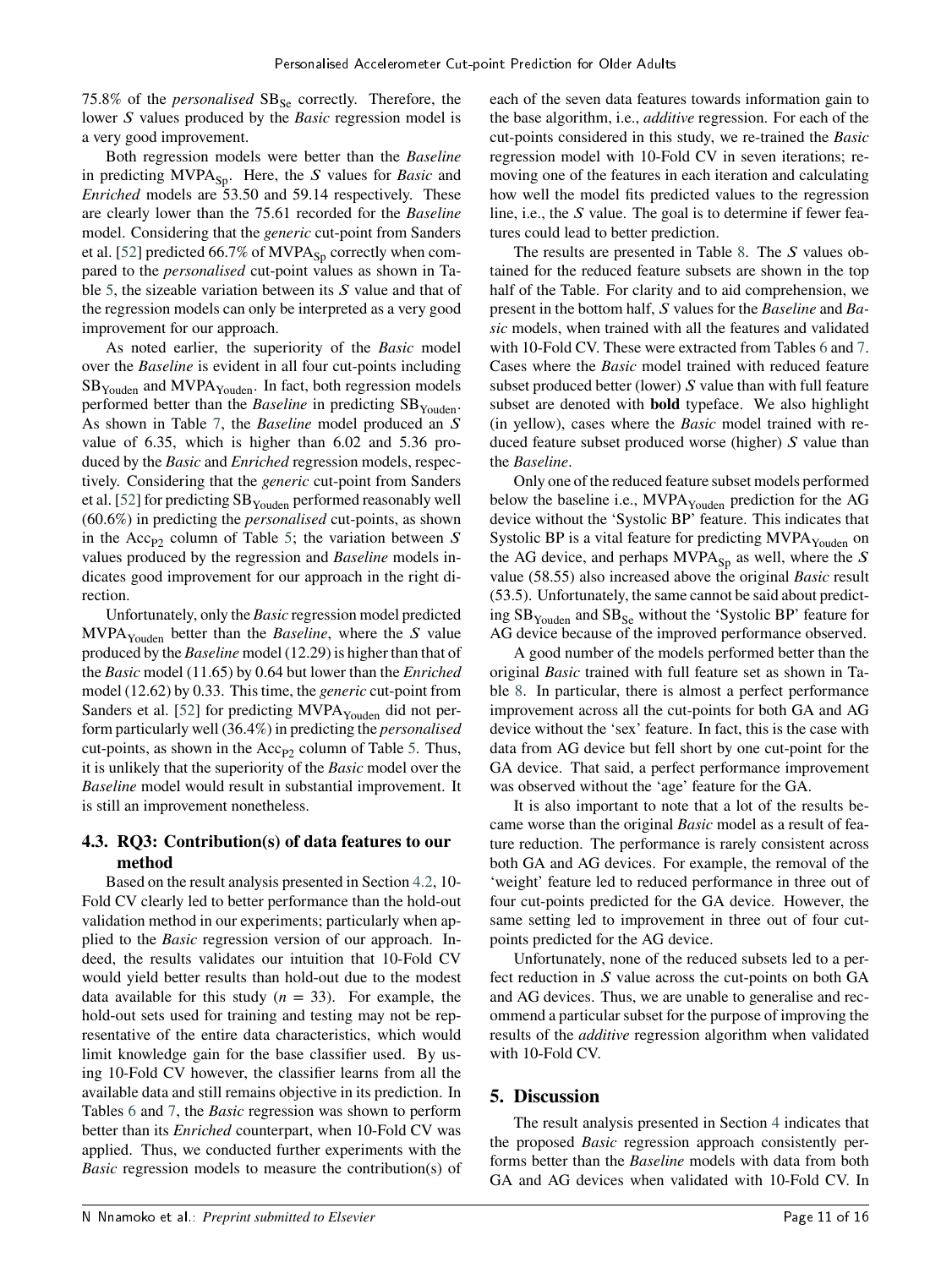<span id="page-13-0"></span>

|                              | regression model       |                 |                        |                               |                                   |           |                        |             |
|------------------------------|------------------------|-----------------|------------------------|-------------------------------|-----------------------------------|-----------|------------------------|-------------|
|                              |                        | S values for AG |                        |                               |                                   |           |                        |             |
| Data subset                  | . SB <sub>Youden</sub> | $SB_{Se}$       | MVPA <sub>Youden</sub> | $\mathsf{MVPA}_{\mathsf{Sp}}$ | $\in \mathsf{SB}_\mathsf{Youden}$ | $SB_{Se}$ | MVPA <sub>Youden</sub> | $MVPA_{Sp}$ |
| Features - Sex               | 14.97                  | 77 36           | 24 27                  | 212 20                        | 594                               | 34 11     | 11 63                  | 53.04       |
| Features - Age               | 13 59                  | 66 66           | 23 85                  | 176.13                        | 5.77                              | 34.52     | 13.17                  | 54.63       |
| Features - Weight            | 15.23                  | 81.81           | 22 23                  | 225.60                        | 5.41                              | 33 58     | 11 41                  | 6108        |
| Features - Height            | 14 18                  | 6641            | 25 01                  | 233.06                        | 6.18                              | 34 12     | 11.96                  | 53.41       |
| Features - BMI               | 15.28                  | 80.23           | 23 75                  | 261.52                        | 5.52                              | 3170      | 11.70                  | 57.45       |
| Features - SysBP             | 14 41                  | 7288            | 22.32                  | 238.80                        | 5.72                              | 33.05     | 12.77                  | 58.55       |
| Features - DiaBP             | 14 18                  | 74 52           | 22 84                  | 245.43                        | 5.68                              | 33 32     | 9.62                   | 63.40       |
| All Feature <sub>Basic</sub> | 14 67                  | 78.35           | 24.52                  | 215.09                        | 6.02                              | 34 19     | 11.65                  | 53.5        |
| All Feature Baseline         | 16.96                  | 120.56          | 28.83                  | 562.24                        | 6.35                              | 43 69     | 12.29                  | 75.61       |

Table 8 Training data features and associated contribution to the *𝑆* value performance of Basic regression model

most cases, the proposed *Enriched* regression approach also performed better than the *Baseline* models. The discussion presented in this section will put the results into context and draw attention to a number of other factors that were not (directly) taken into consideration by the evaluation metrics used (i.e., MAE, RMSE and *S*) and the corresponding result analysis in Section [4.](#page-8-0)

We observed from Tables [6](#page-10-1) and [7](#page-11-0) that the *Baseline* models perform better than some of the regression models. Interestingly, this happens even with cut-points derived from the Youden index, which provides a compromise between sensitivity and specificity, i.e.,  $MVPA<sub>Youden</sub>$  and  $SB<sub>Youden</sub>$ . We suspect this is mainly due to the method in which Sanders et al [\[52\]](#page-17-6) generated the *generic* cut-points; and partially due to factors, such as the data features, validation method employed and the device from which the experimental data was obtained.

First, Sanders et al. [\[52\]](#page-17-6) took an a posteriori research approach, in which the cut-points were generated based on knowledge of the ENMO values taken directly from the study participants. Basically, ENMO values from a subset of the experimental data were used to generate cut-points and the remaining samples were used to evaluate accuracy. It is expected that these cut-points would perform well given that the test data belongs to the same group of participants from which the cut-points were generated. In other words, the *generic* cut-points already have direct knowledge of the output being predicted.

In our approach however, we make predictions without knowledge of the ENMO values from the study participants. Specifically, the *Basic* regression model only uses basic information about the participants as input, i.e., gender, age, weight, height, bmi, systolic and diastolic BP. Despite this, the model consistently outperformed the *Baseline* models when validated with 10-Fold CV. This is most notable in its prediction of SB<sub>Se</sub> for the AG device, where the *generic* cutpoint from Sanders et al. [\[52\]](#page-17-6) produced its best result, i.e., 75% with 10-Fold CV in the modified accuracy representation shown in Table [5.](#page-9-0) The *Basic* regression model produced *S* values of 34.19 which is 9.5 lower than the 43.69 produced by the *Baseline* model. This difference in favour

of the *Basic* model seems reasonably high for a model that was trained without knowledge of the ENMO values. On this note, the good results obtained with our approach show that there is potential in this line of research and further exploration which looks at optimising the base algorithm, i.e., *additive* regression, or even testing with a different algorithm may well improve the results.

We suspect that validation methods may have also contributed to the instances where our approach performed lower than the *Baseline* model. In Table [6,](#page-10-1) where the experimental data was obtained from the GA device, the *Baseline* only performed better than the regression models in predicting  $SB<sub>Youden</sub>$ . More importantly, this occurred when we validated with the hold-out method. As discussed earlier in this paper, we had the intuition that 10-Fold CV would provide a more objective assessment of our approach due to the modest experimental data size  $(n = 33)$ , because it has the benefit of allowing all data instances to be used as test instances at least once. This is in contrast to the hold-out method in which the training or testing set may not be representative of the entire data characteristics, and thus limit knowledge gain for the base classifier used. To an extent, our intuition was confirmed because both regression models performed consistently better in predicting the four cut-points than the *Baseline* model, when 10-Fold CV was applied to experimental data from the GA device.

It is possible that data features may have impacted the performance of our approach, particularly the *Enriched* model which was trained with additional features related to a person's PA characteristics. This is obvious in Tabl[e7](#page-11-0) where the experimental data was obtained from GA device. Even when 10-Fold CV was applied, the *Enriched* model is shown to perform marginally below the *Baseline* model on two occasions but the error margin is bigger when compared to the *Basic* model. This shows that the additional features had a negative effect on our approach.

Another important factor to consider is the attachment site of the devices tested in this experiments. GA is wrist worn and AG is worn on the hip. The results of our experimentation shows that our approach performed better with data from the GA device, in comparison to its AG coun-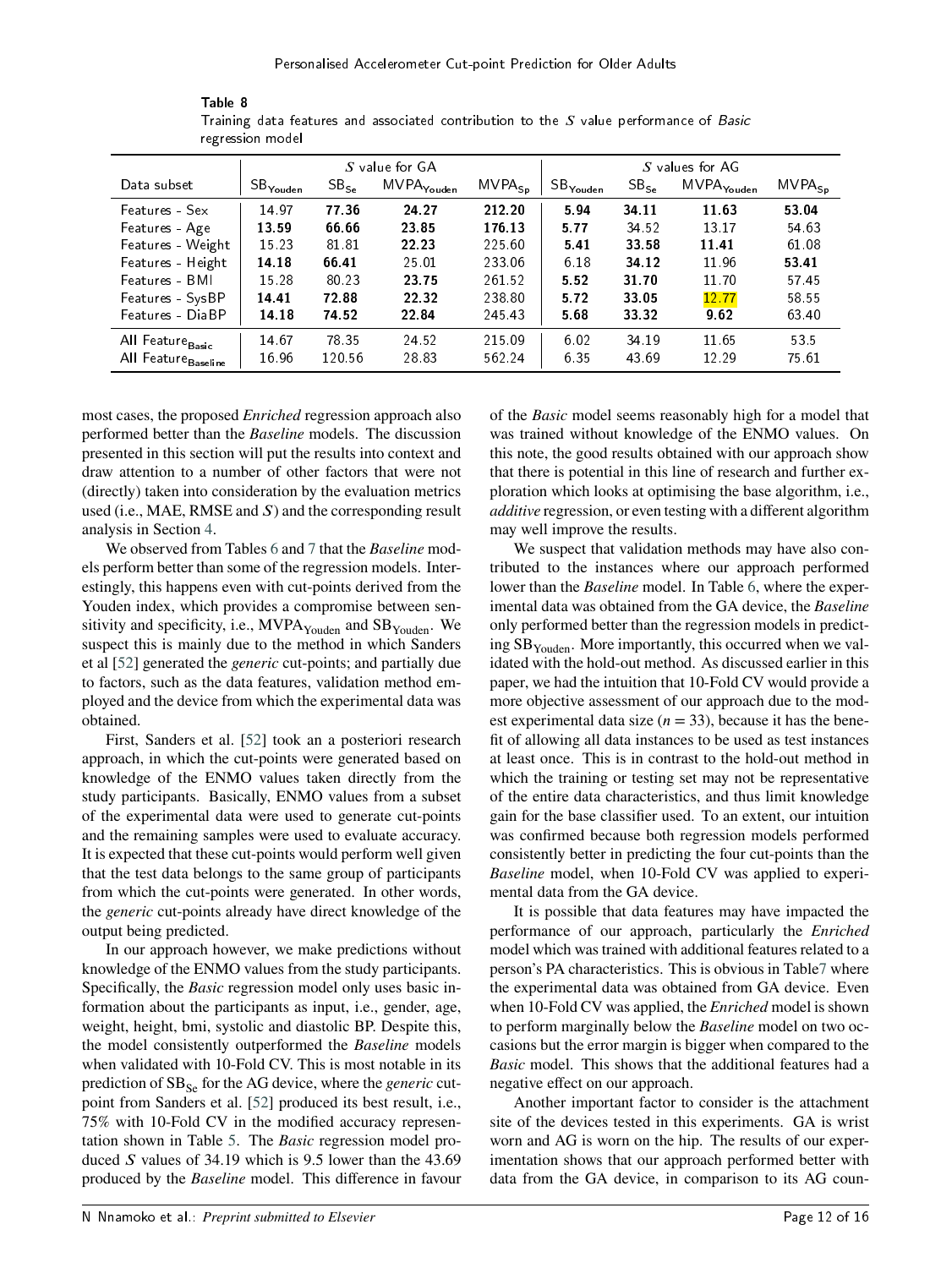terpart, which yielded mixed results with a high number of cases where our approach performed below the *Baseline* model - excluding results of 10-Fold CV with the *Basic* regression model (see Table [7\)](#page-11-0). It is not very clear from the experiments why this is the case but there is evidence within the literature that wrist-worn accelerometers capture energy expenditure more accurately than hip-worn monitors [\[15\]](#page-15-18). Recent accelerometer studies have suggested that the wrist may be a preferable attachment site, as it allows to capture arm motions during non-ambulatory activity, such as house-hold chores, more accurately [\[16,](#page-15-19) [36\]](#page-16-23). Moreover, wrist-worn accelerometers are less influenced by atypical gait patterns and walking speed variability, which are both commonly observed in older adults [\[32\]](#page-16-24). Older people are more likely to move their wrist than hip, so we suspect that the GA device (wrist-worn) provided a more accurate and complete set of raw acceleration signals than the AG (waist-worn). As such, the data from GA device lead to better information gain to the *input features* used for our regression models. This is particularly important because of the a priori research approach we took, in comparison to Sanders et al. [\[52\]](#page-17-6) that took an a posteriori approach.

There is also evidence in favour of wrist-worn device over their hip-worn counterparts in terms of compliance and production of uninterrupted data [\[14,](#page-15-20) [35,](#page-16-25) [58\]](#page-17-16). This can be illustrated with the evolving cycles of the National Health and Nutrition Examination Survey (NHANES) in the United States of America [\[58\]](#page-17-16). Participants of the 2003–2004 and 2005–2006 cycles were asked to wear Actigraph 7164 on a waist belt during all non-sleeping hours for seven days. However, only about 25% of the participants provided seven days of data, and this was mostly attributed to the discomfort or inconvenience of wearing a device on the hip over time, and forgetting to put the monitor back on after taking it off at night. Fast forward to the 2011–2012 and 2013–2014 cycles for which a wrist worn Actigraph GT3X+ was used, the location change had the desired effect on compliance, as 70% of the participants provided seven days of continuous triaxial accelerometer raw-signal data at 80Hz; with the additional benefit of tracking movement during sleep. Although the experimental data used in our research was obtained during non-sleeping hours, we observed a large amount of missing values in the data from AG device (hip-worn), in comparison to GA device (wrist-worn) which had no missing value(s). We removed the rows of data with missing values during experiment and we suspect that it (i.e., data shortage) had an adverse effect on the classification tasks with data from the AG device.

Data size is another important factor that may affect the results reported in this paper. The modest dataset available for this experiment is particularly less favourable to our approach, in comparison to Sanders et al's. This is due to reasons discussed previously, where calibration and test data used in Sanders et al. [\[52\]](#page-17-6) belongs to the same group of participants from which the calibration cut-points were obtained. A good example to illustrate this is in  $MVPA_{Sp}$  prediction for the GA device, where the *generic* cut-point correctly predicted all instances (accuracy = 100%) in the modi-fied accuracy representation shown in Table [5.](#page-9-0) The  $MVPA_{S_p}$ cut-point maximises specificity over sensitivity on a Receiver Operating Curve (ROC). This happens at the point on the ROC that is capable of ruling out participants who are not engaging in MVPA, without necessarily trying to find those engaging in MVPA. Given that the test data belongs to the same participants, this cut-point is likely to result in a high but misleading accuracy value, because it was calibrated with knowledge of ENMO values from the study participants. On the other hand, our approach relies on the variation in the personal characteristics of the study participants, without knowledge of the ENMO values. Therefore, having a larger training dataset that represents a much wider variation of individual characteristics would be beneficial.

# <span id="page-14-0"></span>**6. Conclusion**

The use of accelerometer-based data in physical activity (PA) research have brought tremendous advances. Users are now able to capture, store and/or transmit large volumes of raw acceleration signal data. These data provides opportunities to characterise and represent PA better, but the opportunities are accompanied by several challenges, such as PA data analysis and interpretation. A notable challenge identified in this research is the wide variety of predictive equations available for characterising PA levels. As shown in Table [1,](#page-5-1) PA estimates derived from these equations are conceptually incompatible even though they are expressed in the same metrics. This diversity reduces the ability to make direct data comparisons between PA research studies, even when they used the same accelerometer.

Thankfully, there is growing effort in PA research to shift away from multiple independent calibration studies and move towards a consensus analytic method. This is evident in Sanders et al. [\[52\]](#page-17-6) who opted for a post-data collection analytical process with Receiver Operating Curve (ROC) analysis. The results were promising but left some questions unattended, such as (a) the use of a single feature for PA characterisation, i.e., ENMO values derived from the accelerometer, (b) the *generic* nature of the cut-points, i.e., the one size fits all approach, and (c) the potential bias in their validation approach, because they calibrated and tested with data from the same group of individuals. We extended this research by using multiple features relating to a person's individual characteristics to predict PA cut-points. In addition, adopting a machine learning approach allowed us to personalise PA cut-points with improved performance against the stateof-the-art, particularly when validated with 10-Fold CV.

An advantage of our approach is that it can be easily replicated, thereby providing greater methodological transparency and improved comparability between different studies and accelerometer devices. Of course some logistical issues still remain, such as data availability, which is compounded by issues of compliance and attachment site for the accelerometer device, i.e., wrist, hip etc. The wrist has been highly recommended by the wider PA research community and advances in data storage, transmission, and big data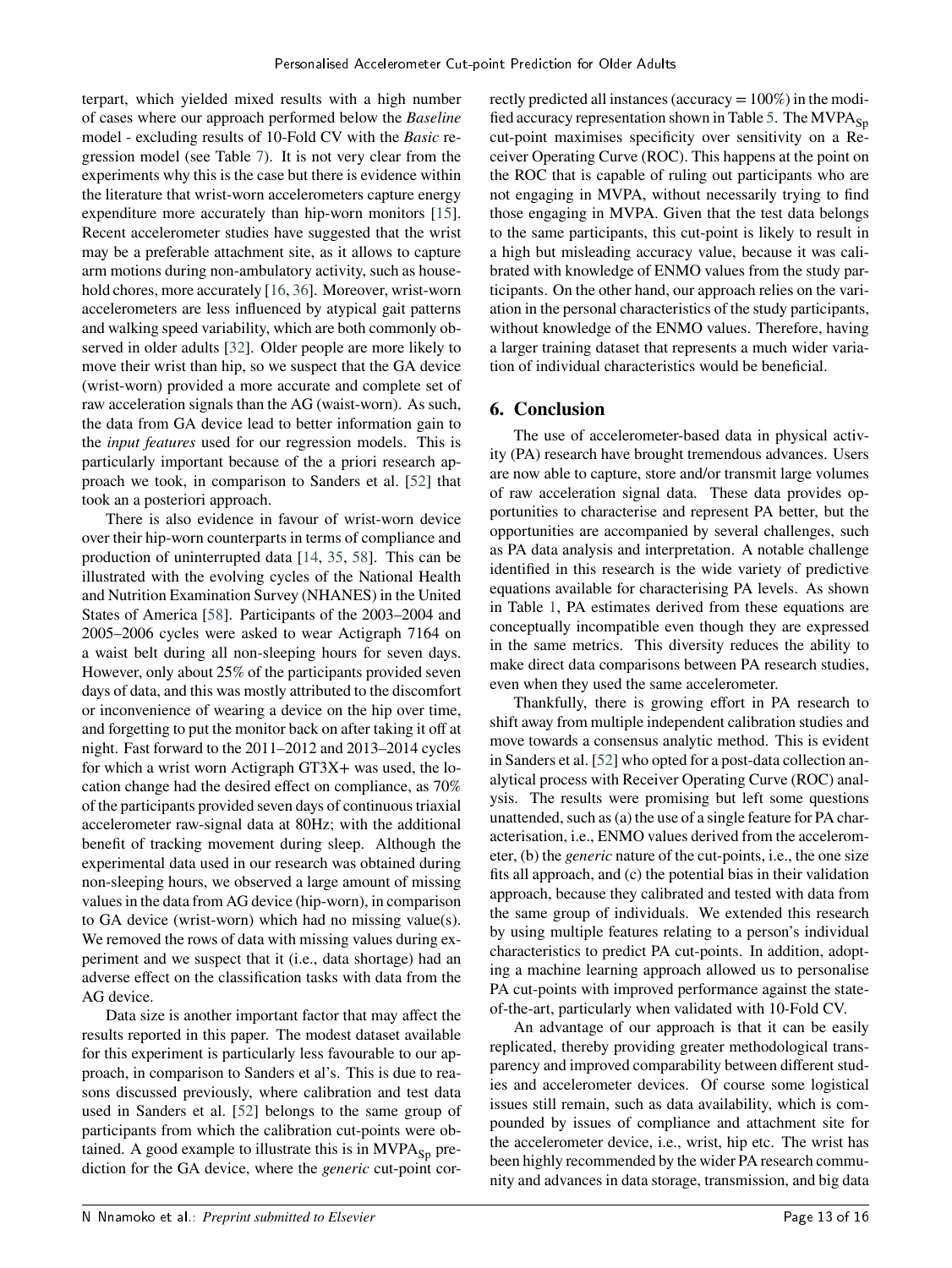computing will hopefully minimise the logistic challenges.

It may be possible to improve the performance of our approach. For example, we could apply additional optimisation techniques to the *additive* regression algorithm such as parameter tuning or replace the underlying machine learning algorithm used *Decision Stump*. In fact, there are many other simpler regression models that could be used such as the non-linear least squares [\[38\]](#page-16-26) among others. In the future, we would consider optimisation options with the *additive* regression algorithm and compare results with other regression algorithms.

#### **Acknowledgements**

The first, third and last author have participated in this research work as part of the TYPHON Project, which has received funding from the European Unions Horizon 2020 Research and Innovation Programme under grant agreement No. 780251.

#### **References**

- <span id="page-15-1"></span>[1] Ainsworth, B.E., Haskell, W.L., Herrmann, S.D., Meckes, N., Bassett, D.R., Tudor-Locke, C., Greer, J.L., Vezina, J., Whitt-Glover, M.C., Leon, A.S., 2011. 2011 Compendium of Physical Activities. Medicine & Science in Sports & Exercise 43, 1575–1581. URL: [https://insights.ovid.com/crossref?an=](https://insights.ovid.com/crossref?an=00005768-201108000-00025) [00005768-201108000-00025](https://insights.ovid.com/crossref?an=00005768-201108000-00025), doi:[10.1249/MSS.0b013e31821ece12](http://dx.doi.org/10.1249/MSS.0b013e31821ece12).
- <span id="page-15-16"></span>[2] ATS Committee on Proficiency Standards for Clinical Pulmonary Function Laboratories, 2002. ATS Statement. American Journal of Respiratory and Critical Care Medicine 166, 111–117. URL: [http:](http://www.atsjournals.org/doi/abs/10.1164/ajrccm.166.1.at1102) [//www.atsjournals.org/doi/abs/10.1164/ajrccm.166.1.at1102](http://www.atsjournals.org/doi/abs/10.1164/ajrccm.166.1.at1102), doi:[10.](http://dx.doi.org/10.1164/ajrccm.166.1.at1102) [1164/ajrccm.166.1.at1102](http://dx.doi.org/10.1164/ajrccm.166.1.at1102).
- <span id="page-15-3"></span>[3] Barber, S.E., Forster, A., Birch, K.M., 2015. Levels and patterns of daily physical activity and sedentary behavior measured objectively in older care home residents in the united kingdom. Journal of Aging and Physical Activity 23, 133– 143. URL: [https://journals.humankinetics.com/view/journals/japa/](https://journals.humankinetics.com/view/journals/japa/23/1/article-p133.xml) [23/1/article-p133.xml](https://journals.humankinetics.com/view/journals/japa/23/1/article-p133.xml), doi:[10.1123/JAPA.2013-0091](http://dx.doi.org/10.1123/JAPA.2013-0091).
- <span id="page-15-2"></span>[4] Barnett, A., van den Hoek, D., Barnett, D., Cerin, E., 2016. Measuring moderate-intensity walking in older adults using the ActiGraph accelerometer. BMC Geriatrics 16, 211. URL: [http://](http://bmcgeriatr.biomedcentral.com/articles/10.1186/s12877-016-0380-5) [bmcgeriatr.biomedcentral.com/articles/10.1186/s12877-016-0380-5](http://bmcgeriatr.biomedcentral.com/articles/10.1186/s12877-016-0380-5), doi:[10.1186/s12877-016-0380-5](http://dx.doi.org/10.1186/s12877-016-0380-5).
- <span id="page-15-0"></span>[5] Bing, H., Jiawei, B., Vadim, V.Z., Annemarie, K., Paolo, C., Brittney, L.M., Nancy, W.G., Tamara, B.H., Ciprian, M.C., 2014. Predicting human movement with multiple accelerometers using movelets. Medicine & Science in Sports & Exercise 46, 1859–1866. URL: [https://insights.ovid.com/crossref?an=](https://insights.ovid.com/crossref?an=00005768-201409000-00022) [00005768-201409000-00022](https://insights.ovid.com/crossref?an=00005768-201409000-00022), doi:[10.1249/MSS.0000000000000285](http://dx.doi.org/10.1249/MSS.0000000000000285).
- <span id="page-15-4"></span>[6] Blodgett, J., Theou, O., Kirkland, S., Andreou, P., Rockwood, K., 2015. The association between sedentary behaviour, moderate–vigorous physical activity and frailty in NHANES cohorts. Maturitas 80, 187–191. URL: [https://linkinghub.elsevier.com/retrieve/](https://linkinghub.elsevier.com/retrieve/pii/S0378512214003636) [pii/S0378512214003636](https://linkinghub.elsevier.com/retrieve/pii/S0378512214003636), doi:[10.1016/j.maturitas.2014.11.010](http://dx.doi.org/10.1016/j.maturitas.2014.11.010).
- <span id="page-15-9"></span>[7] Brage, S., Wedderkopp, N., Franks, P.W., Anderson, B.L., Froberg, K., 2003. Reexamination of Validity and Reliability of the CSA Monitor in Walking and Running. Medicine & Science in Sports & Exercise 35, 1447–1454. URL: [https://insights.ovid.com/crossref?an=](https://insights.ovid.com/crossref?an=00005768-200308000-00029) [00005768-200308000-00029](https://insights.ovid.com/crossref?an=00005768-200308000-00029), doi:[10.1249/01.MSS.0000079078.62035.EC](http://dx.doi.org/10.1249/01.MSS.0000079078.62035.EC).
- <span id="page-15-11"></span>[8] Brooks, A.G., Gunn, S.M., Withers, R.T., Gore, C.J., Plummer, J.L., 2005. Predicting Walking METs and Energy Expenditure from Speed or Accelerometry. Medicine & Science in Sports & Exercise 37, 1216–1223. URL: [https://insights.ovid.com/crossref?an=](https://insights.ovid.com/crossref?an=00005768-200507000-00020) [00005768-200507000-00020](https://insights.ovid.com/crossref?an=00005768-200507000-00020), doi:[10.1249/01.mss.0000170074.19649.0e](http://dx.doi.org/10.1249/01.mss.0000170074.19649.0e).
- <span id="page-15-5"></span>[9] Byrne, N.M., Hills, A.P., Hunter, G.R., Weinsier, R.L., Schutz, Y., 2005. Metabolic equivalent: one size does not fit all. Journal of Applied Physiology 99, 1112–1119. URL: [https://www.physiology.](https://www.physiology.org/doi/10.1152/japplphysiol.00023.2004) [org/doi/10.1152/japplphysiol.00023.2004](https://www.physiology.org/doi/10.1152/japplphysiol.00023.2004), doi:[10.1152/japplphysiol.](http://dx.doi.org/10.1152/japplphysiol.00023.2004) [00023.2004](http://dx.doi.org/10.1152/japplphysiol.00023.2004).
- <span id="page-15-14"></span>[10] Cardinal, B., Esters, J., Cardinal, M.K., 1996. Evaluation of the Revised Physical Activity Readiness Questionnaire in older adults. Medicine & Science in Sports & Exercise 28, 468–472. URL: [https:](https://insights.ovid.com/crossref?an=00005768-199604000-00011) [//insights.ovid.com/crossref?an=00005768-199604000-00011](https://insights.ovid.com/crossref?an=00005768-199604000-00011), doi:[10.](http://dx.doi.org/10.1097/00005768-199604000-00011) [1097/00005768-199604000-00011](http://dx.doi.org/10.1097/00005768-199604000-00011).
- <span id="page-15-15"></span>[11] Cardinal, B.J., Cardinal, M.K., 2000. Preparticipation Physical Activity Screening within a Racially Diverse, Older Adult Sample: Comparison of the Original and Revised Physical Activity Readiness Questionnaires. Research Quarterly for Exercise and Sport 71, 302– 307. URL: [http://www.tandfonline.com/doi/abs/10.1080/02701367.](http://www.tandfonline.com/doi/abs/10.1080/02701367.2000.10608910) [2000.10608910](http://www.tandfonline.com/doi/abs/10.1080/02701367.2000.10608910), doi:[10.1080/02701367.2000.10608910](http://dx.doi.org/10.1080/02701367.2000.10608910).
- <span id="page-15-17"></span>[12] Carroll, R.J., Ruppert, D., Stefanski, L.A., Crainiceanu, C.M., 2006. Measurement Error in Nonlinear Models: A Modern Perspective. 2nd ed., Chapman and Hall/CRC, Florida.
- <span id="page-15-12"></span>[13] Crouter, S.E., Clowers, K.G., Bassett, D.R., 2006. A novel method for using accelerometer data to predict energy expenditure. Journal of Applied Physiology 100, 1324–1331. URL: [https://www.physiology.](https://www.physiology.org/doi/10.1152/japplphysiol.00818.2005) [org/doi/10.1152/japplphysiol.00818.2005](https://www.physiology.org/doi/10.1152/japplphysiol.00818.2005), doi:[10.1152/japplphysiol.](http://dx.doi.org/10.1152/japplphysiol.00818.2005) 00818 2005
- <span id="page-15-20"></span>[14] Doherty, A., Jackson, D., Hammerla, N., Plötz, T., Olivier, P., Granat, M.H., White, T., van Hees, V.T., Trenell, M.I., Owen, C.G., Preece, S.J., Gillions, R., Sheard, S., Peakman, T., Brage, S., Wareham, N.J., 2017. Large Scale Population Assessment of Physical Activity Using Wrist Worn Accelerometers: The UK Biobank Study. PLOS ONE 12, e0169649. URL: [https://dx.plos.org/10.1371/journal.](https://dx.plos.org/10.1371/journal.pone.0169649) [pone.0169649](https://dx.plos.org/10.1371/journal.pone.0169649), doi:[10.1371/journal.pone.0169649](http://dx.doi.org/10.1371/journal.pone.0169649).
- <span id="page-15-18"></span>[15] Esliger, D.W., Rowlands, A.V., Hurst, T.L., Catt, M., Murray, P., Eston, R.G., 2011. Validation of the GENEA Accelerometer. Medicine & Science in Sports & Exercise 43, 1085–1093. URL: [https:](https://insights.ovid.com/crossref?an=00005768-201106000-00022) [//insights.ovid.com/crossref?an=00005768-201106000-00022](https://insights.ovid.com/crossref?an=00005768-201106000-00022), doi:[10.](http://dx.doi.org/10.1249/MSS.0b013e31820513be) [1249/MSS.0b013e31820513be](http://dx.doi.org/10.1249/MSS.0b013e31820513be).
- <span id="page-15-19"></span>[16] Evenson, K.R., Wen, F., Herring, A.H., Di, C., LaMonte, M.J., Tinker, L.F., Lee, I.M., Rillamas-Sun, E., LaCroix, A.Z., Buchner, D.M., 2015. Calibrating physical activity intensity for hip-worn accelerometry in women age 60 to 91years: The Women's Health Initiative OPACH Calibration Study. Preventive Medicine Reports 2, 750–756. URL: [https://linkinghub.elsevier.com/retrieve/pii/](https://linkinghub.elsevier.com/retrieve/pii/S2211335515001230) [S2211335515001230](https://linkinghub.elsevier.com/retrieve/pii/S2211335515001230), doi:[10.1016/j.pmedr.2015.08.021](http://dx.doi.org/10.1016/j.pmedr.2015.08.021).
- <span id="page-15-13"></span>[17] Fairclough, S.J., Noonan, R., Rowlands, A.V., Van Hees, V., Knowles, Z., Boddy, L.M., 2016. Wear Compliance and Activity in Children Wearing Wrist- and Hip-Mounted Accelerometers. Medicine & Science in Sports & Exercise 48, 245–253. URL: [http://https/](http://https//insights.ovid.com/crossref?an=00005768-201602000-00009) [/insights.ovid.com/crossref?an=00005768-201602000-00009](http://https//insights.ovid.com/crossref?an=00005768-201602000-00009), doi:[10.](http://dx.doi.org/10.1249/MSS.0000000000000771) [1249/MSS.0000000000000771](http://dx.doi.org/10.1249/MSS.0000000000000771).
- <span id="page-15-10"></span>[18] Freedson, P.S., Melanson, E., Sirard, J., 1998. Calibration of the Computer Science and Applications, Inc. accelerometer. Medicine & Science in Sports & Exercise 30, 777–781. URL: [https:](https://insights.ovid.com/crossref?an=00005768-199805000-00021) [//insights.ovid.com/crossref?an=00005768-199805000-00021](https://insights.ovid.com/crossref?an=00005768-199805000-00021), doi:[10.](http://dx.doi.org/10.1097/00005768-199805000-00021) [1097/00005768-199805000-00021](http://dx.doi.org/10.1097/00005768-199805000-00021).
- <span id="page-15-8"></span>[19] Friedman, J.H., 2002. Stochastic gradient boosting. Computational Statistics & Data Analysis 38, 367–378. URL: [https:](https://linkinghub.elsevier.com/retrieve/pii/S0167947301000652) [//linkinghub.elsevier.com/retrieve/pii/S0167947301000652](https://linkinghub.elsevier.com/retrieve/pii/S0167947301000652), doi:[10.](http://dx.doi.org/10.1016/S0167-9473(01)00065-2) [1016/S0167-9473\(01\)00065-2](http://dx.doi.org/10.1016/S0167-9473(01)00065-2).
- <span id="page-15-6"></span>[20] Frisard, M.I., Broussard, A., Davies, S.S., Roberts, L.J., Rood, J., Jonge, L.d., Fang, X., Jazwinski, S.M., Deutsch, W.A., Ravussin, E., 2007. Aging, Resting Metabolic Rate, and Oxidative Damage: Results From the Louisiana Healthy Aging Study. The Journals of Gerontology Series A: Biological Sciences and Medical Sciences 62, 752–759. URL: [https://academic.oup.com/](https://academic.oup.com/biomedgerontology/article-lookup/doi/10.1093/gerona/62.7.752) [biomedgerontology/article-lookup/doi/10.1093/gerona/62.7.752](https://academic.oup.com/biomedgerontology/article-lookup/doi/10.1093/gerona/62.7.752), doi:[10.1093/gerona/62.7.752](http://dx.doi.org/10.1093/gerona/62.7.752).
- <span id="page-15-7"></span>[21] Hall, K.S., Howe, C.A., Rana, S.R., Martin, C.L., Morey, M.C., 2013. Mets and accelerometry of walking in older adults. Medicine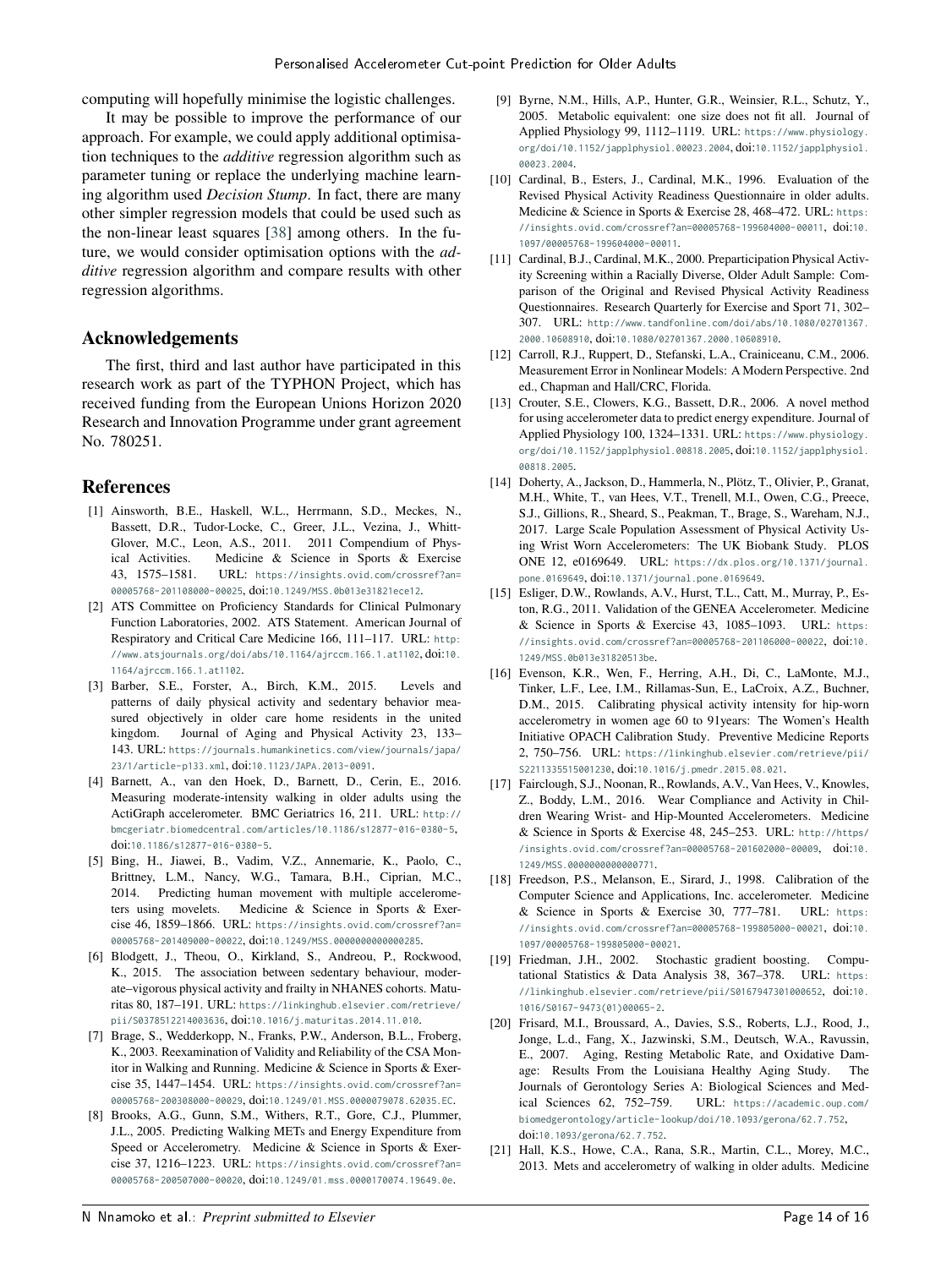& Science in Sports & Exercise 45, 574–582. URL: [https:](https://insights.ovid.com/crossref?an=00005768-201303000-00024) [//insights.ovid.com/crossref?an=00005768-201303000-00024](https://insights.ovid.com/crossref?an=00005768-201303000-00024), doi:[10.](http://dx.doi.org/10.1249/MSS.0b013e318276c73c) [1249/MSS.0b013e318276c73c](http://dx.doi.org/10.1249/MSS.0b013e318276c73c).

- <span id="page-16-19"></span>[22] Hastie, T., Tibshirani, R., Friedman, J., 2001. The Elements of Statistical Learning: Data Mining, Inference, and Prediction. Springer, Verlag Berlin Heidelberg.
- <span id="page-16-10"></span>[23] He, W., Goodkind, D., Kowal, P., 2016. An Aging World: 2015. Technical Report. U.S.Census Bureau. U.S. Government Publishing Office, Washington DC. URL: [https://www.census.gov/content/dam/](https://www.census.gov/content/dam/Census/library/publications/2016/demo/p95-16-1.pdf) [Census/library/publications/2016/demo/p95-16-1.pdf](https://www.census.gov/content/dam/Census/library/publications/2016/demo/p95-16-1.pdf).
- <span id="page-16-16"></span>[24] van Hees, V.T., Gorzelniak, L., Dean León, E.C., Eder, M., Pias, M., Taherian, S., Ekelund, U., Renström, F., Franks, P.W., Horsch, A., Brage, S., 2013. Separating Movement and Gravity Components in an Acceleration Signal and Implications for the Assessment of Human Daily Physical Activity. PLoS ONE 8, e61691. URL: <https://dx.plos.org/10.1371/journal.pone.0061691>, doi:[10.1371/journal.pone.0061691](http://dx.doi.org/10.1371/journal.pone.0061691).
- <span id="page-16-12"></span>[25] Heil, D.P., Higginson, B.K., Keller, C.P., Juergens, C.A., 2003. Body size as a determinant of activity monitor output during overground walking. Journal of Exercise Psychology 6,  $1 - 11$ .
- <span id="page-16-17"></span>[26] Hendelman, D., Miller, K., Baggett, C., Debold, E., Freedson, P., 2000. Validity of accelerometry for the assessment of moderate intensity physical activity in the field. Medicine & Science in Sports & Exercise 32, S442-S449. URL: [https:](https://insights.ovid.com/crossref?an=00005768-200009001-00002) [//insights.ovid.com/crossref?an=00005768-200009001-00002](https://insights.ovid.com/crossref?an=00005768-200009001-00002), doi:[10.](http://dx.doi.org/10.1097/00005768-200009001-00002) [1097/00005768-200009001-00002](http://dx.doi.org/10.1097/00005768-200009001-00002).
- <span id="page-16-14"></span>[27] Hildebrand, M., Van Hees, V.T., Hansen, B.H., Ekelund, U., 2014. Age Group Comparability of Raw Accelerometer Output from Wristand Hip-Worn Monitors. Medicine & Science in Sports & Exercise 46, 1816–1824. URL: [https://insights.ovid.com/crossref?an=](https://insights.ovid.com/crossref?an=00005768-201409000-00017) [00005768-201409000-00017](https://insights.ovid.com/crossref?an=00005768-201409000-00017), doi:[10.1249/MSS.0000000000000289](http://dx.doi.org/10.1249/MSS.0000000000000289).
- <span id="page-16-3"></span>[28] Hills, A.P., Mokhtar, N., Byrne, N.M., 2014. Assessment of Physical Activity and Energy Expenditure: An Overview of Objective Measures. Frontiers in Nutrition 1. URL: [http://journal.](http://journal.frontiersin.org/article/10.3389/fnut.2014.00005/abstract) [frontiersin.org/article/10.3389/fnut.2014.00005/abstract](http://journal.frontiersin.org/article/10.3389/fnut.2014.00005/abstract), doi:[10.](http://dx.doi.org/10.3389/fnut.2014.00005) [3389/fnut.2014.00005](http://dx.doi.org/10.3389/fnut.2014.00005).
- <span id="page-16-20"></span>[29] Iba, W., Langley, P., 1992. Induction of one-level decision trees, in: Proceedings of the Ninth International Workshop on Machine Learning, Morgan Kaufmann Publishers Inc., San Francisco, CA, USA. pp. 233–240. URL: <http://dl.acm.org/citation.cfm?id=645525.757759>.
- <span id="page-16-9"></span>[30] Jago, R., Zakeri, I., Baranowski, T., Watson, K., 2007. Decision boundaries and receiver operating characteristic curves: New methods for determining accelerometer cutpoints. Journal of Sports Sciences 25, 937–944. URL: [http://www.tandfonline.com/doi/abs/10.](http://www.tandfonline.com/doi/abs/10.1080/02640410600908027) [1080/02640410600908027](http://www.tandfonline.com/doi/abs/10.1080/02640410600908027), doi:[10.1080/02640410600908027](http://dx.doi.org/10.1080/02640410600908027).
- <span id="page-16-6"></span>[31] Keys, A., Taylor, H.L., Grande, F., 1973. Basal metabolism and age of adult man. Metabolism 22, 579–587. URL: <https://linkinghub.elsevier.com/retrieve/pii/0026049573900711>, doi:[10.1016/0026-0495\(73\)90071-1](http://dx.doi.org/10.1016/0026-0495(73)90071-1).
- <span id="page-16-24"></span>[32] Ko, S.u., Jerome, G.J., Simonsick, E.M., Studenski, S., Ferrucci, L., 2018. Differential Gait Patterns by History of Falls and Knee Pain Status in Healthy Older Adults: Results From the Baltimore Longitudinal Study of Aging. Journal of Aging and Physical Activity 26, 577–582. URL: [https://journals.humankinetics.com/view/journals/](https://journals.humankinetics.com/view/journals/japa/26/4/article-p577.xml) [japa/26/4/article-p577.xml](https://journals.humankinetics.com/view/journals/japa/26/4/article-p577.xml), doi:[10.1123/japa.2017-0225](http://dx.doi.org/10.1123/japa.2017-0225).
- <span id="page-16-22"></span>[33] Kvalseth, T.O., 1985. Cautionary Note about R 2. The American Statistician 39, 279. URL: [https://www.jstor.org/stable/2683704?](https://www.jstor.org/stable/2683704?origin=crossref) [origin=crossref](https://www.jstor.org/stable/2683704?origin=crossref), doi:[10.2307/2683704](http://dx.doi.org/10.2307/2683704).
- <span id="page-16-5"></span>[34] Kwan, M., Woo, J., Kwok, T., 2004. The standard oxygen consumption value equivalent to one metabolic equivalent (3.5 ml/min/kg) is not appropriate for elderly people. International Journal of Food Sciences and Nutrition 55, 179–182. URL: [http://](http://www.tandfonline.com/doi/full/10.1080/09637480410001725201) [www.tandfonline.com/doi/full/10.1080/09637480410001725201](http://www.tandfonline.com/doi/full/10.1080/09637480410001725201), doi:[10.](http://dx.doi.org/10.1080/09637480410001725201) [1080/09637480410001725201](http://dx.doi.org/10.1080/09637480410001725201).
- <span id="page-16-25"></span>[35] Lakoski, S.G., Kozlitina, J., 2014. Ethnic Differences in Physical Activity and Metabolic Risk. Medicine & Science in Sports & Exercise 46, 1124–1132. URL: [https://insights.ovid.com/crossref?an=](https://insights.ovid.com/crossref?an=00005768-201406000-00008) [00005768-201406000-00008](https://insights.ovid.com/crossref?an=00005768-201406000-00008), doi:[10.1249/MSS.0000000000000211](http://dx.doi.org/10.1249/MSS.0000000000000211).
- <span id="page-16-23"></span>[36] Landry, G.J., Best, J.R., Liu-Ambrose, T., 2015. Measuring sleep quality in older adults: a comparison using subjective and objective methods. Frontiers in Aging Neuroscience 7, 166. URL: [http://journal.frontiersin.org/Article/10.3389/fnagi.2015.](http://journal.frontiersin.org/Article/10.3389/fnagi.2015.00166/abstract) [00166/abstract](http://journal.frontiersin.org/Article/10.3389/fnagi.2015.00166/abstract), doi:[10.3389/fnagi.2015.00166](http://dx.doi.org/10.3389/fnagi.2015.00166).
- <span id="page-16-11"></span>[37] Leenders, N.Y., Sherman, W.M., Nagaraja, H.N., Kien, C.L., 2001. Evaluation of methods to assess physical activity in freeliving conditions. Medicine and Science in Sports and Exercise 33, 1233–1240. URL: [https://insights.ovid.com/crossref?an=](https://insights.ovid.com/crossref?an=00005768-200107000-00024) [00005768-200107000-00024](https://insights.ovid.com/crossref?an=00005768-200107000-00024), doi:[10.1097/00005768-200107000-00024](http://dx.doi.org/10.1097/00005768-200107000-00024).
- <span id="page-16-26"></span>[38] Levenberg, K., 1944. A method for the solution of certain non-linear problems in least squares. Quarterly of Applied Mathematics 2, 164– 168. URL: <http://www.jstor.org/stable/43633451>.
- <span id="page-16-4"></span>[39] Lohne-Seiler, H., Hansen, B.H., Kolle, E., Anderssen, S.A., 2014. Accelerometer-determined physical activity and self-reported health in a population of older adults (65–85 years): a cross-sectional study. BMC Public Health 14, 284. URL: [http://bmcpublichealth.](http://bmcpublichealth.biomedcentral.com/articles/10.1186/1471-2458-14-284) [biomedcentral.com/articles/10.1186/1471-2458-14-284](http://bmcpublichealth.biomedcentral.com/articles/10.1186/1471-2458-14-284), doi:[10.1186/](http://dx.doi.org/10.1186/1471-2458-14-284) [1471-2458-14-284](http://dx.doi.org/10.1186/1471-2458-14-284).
- <span id="page-16-7"></span>[40] Luhrmann, P.M., Edelmann-Schafer, B., Neuhauser-Berthold, M., 2010. Changes in resting metabolic rate in an elderly German population: cross-sectional and longitudinal data. The journal of nutrition, health & aging 14, 232–6. URL: [http://www.ncbi.nlm.nih.gov/](http://www.ncbi.nlm.nih.gov/pubmed/20191259) [pubmed/20191259](http://www.ncbi.nlm.nih.gov/pubmed/20191259).
- <span id="page-16-0"></span>[41] Mañas, A., del Pozo-Cruz, B., Guadalupe-Grau, A., Marín-Puyalto, J., Alfaro-Acha, A., Rodríguez-Mañas, L., García-García, F.J., Ara, I., 2018. Reallocating Accelerometer-Assessed Sedentary Time to Light or Moderate- to Vigorous-Intensity Physical Activity Reduces Frailty Levels in Older Adults: An Isotemporal Substitution Approach in the TSHA Study. Journal of the American Medical Directors Association 19, 185.e1–185.e6. URL: [https://linkinghub.elsevier.com/](https://linkinghub.elsevier.com/retrieve/pii/S1525861017306308) [retrieve/pii/S1525861017306308](https://linkinghub.elsevier.com/retrieve/pii/S1525861017306308), doi:[10.1016/j.jamda.2017.11.003](http://dx.doi.org/10.1016/j.jamda.2017.11.003).
- <span id="page-16-8"></span>[42] Masse, L.C., Fuemmeler, B.F., Anderson, C.B., Matthews, C.E., Trost, S.G., Cattelier, D.J., Treuth, M., 2005. Accelerometer Data Reduction: A Comparison of Four Reduction Algorithms on Select Outcome Variables. Medicine & Science in Sports & Exercise 37, S544–S554. URL: [https://insights.ovid.com/crossref?an=](https://insights.ovid.com/crossref?an=00005768-200511001-00007) [00005768-200511001-00007](https://insights.ovid.com/crossref?an=00005768-200511001-00007), doi:[10.1249/01.mss.0000185674.09066.8a](http://dx.doi.org/10.1249/01.mss.0000185674.09066.8a).
- <span id="page-16-2"></span>[43] Matthews, C.E., 2005. Calibration of Accelerometer Output for Adults. Medicine & Science in Sports & Exercise 37, S512–S522. URL: [https://insights.ovid.com/crossref?an=](https://insights.ovid.com/crossref?an=00005768-200511001-00004) [00005768-200511001-00004](https://insights.ovid.com/crossref?an=00005768-200511001-00004), doi:[10.1249/01.mss.0000185659.11982.3d](http://dx.doi.org/10.1249/01.mss.0000185659.11982.3d).
- <span id="page-16-15"></span>[44] Menai, M., van Hees, V.T., Elbaz, A., Kivimaki, M., Singh-Manoux, A., Sabia, S., 2017. Accelerometer assessed moderate-to-vigorous physical activity and successful ageing: results from the Whitehall II study. Scientific Reports 7, 45772. URL: [http://www.nature.com/](http://www.nature.com/articles/srep45772) [articles/srep45772](http://www.nature.com/articles/srep45772), doi:[10.1038/srep45772](http://dx.doi.org/10.1038/srep45772).
- <span id="page-16-21"></span>[45] Miaou, S.P., Lu, A., Lum, H., 1996. Pitfalls of Using R 2 To Evaluate Goodness of Fit of Accident Prediction Models. Transportation Research Record: Journal of the Transportation Research Board 1542, 6–13. URL: <http://trrjournalonline.trb.org/doi/10.3141/1542-02>, doi:[10.3141/1542-02](http://dx.doi.org/10.3141/1542-02).
- <span id="page-16-1"></span>[46] Oguma, Y., Osawa, Y., Takayama, M., Abe, Y., Tanaka, S., Lee, I.M., Arai, Y., 2017. Validation of Questionnaire-Assessed Physical Activity in Comparison With Objective Measures Using Accelerometers and Physical Performance Measures Among Community-Dwelling Adults Aged  $\geq 85$  Years in Tokyo, Japan. Journal of Physical Activity and Health 14, 245– 252. URL: [https://journals.humankinetics.com/view/journals/jpah/](https://journals.humankinetics.com/view/journals/jpah/14/4/article-p245.xml) [14/4/article-p245.xml](https://journals.humankinetics.com/view/journals/jpah/14/4/article-p245.xml), doi:[10.1123/jpah.2016-0208](http://dx.doi.org/10.1123/jpah.2016-0208).
- <span id="page-16-18"></span>[47] Perkins, N.J., Schisterman, E.F., 2006. The Inconsistency of "Optimal" Cutpoints Obtained using Two Criteria based on the Receiver Operating Characteristic Curve. American Journal of Epidemiology 163, 670–675. URL: [http://academic.oup.com/aje/article/163/](http://academic.oup.com/aje/article/163/7/670/77813/The-Inconsistency-of-Optimal-Cutpoints-Obtained) [7/670/77813/The-Inconsistency-of-Optimal-Cutpoints-Obtained](http://academic.oup.com/aje/article/163/7/670/77813/The-Inconsistency-of-Optimal-Cutpoints-Obtained), doi:[10.1093/aje/kwj063](http://dx.doi.org/10.1093/aje/kwj063).
- <span id="page-16-13"></span>[48] Pober, D.M., Staudenmayer, J., Raphael, C., Freedson, P.S., 2006. Development of Novel Techniques to Classify Physical Activity Mode